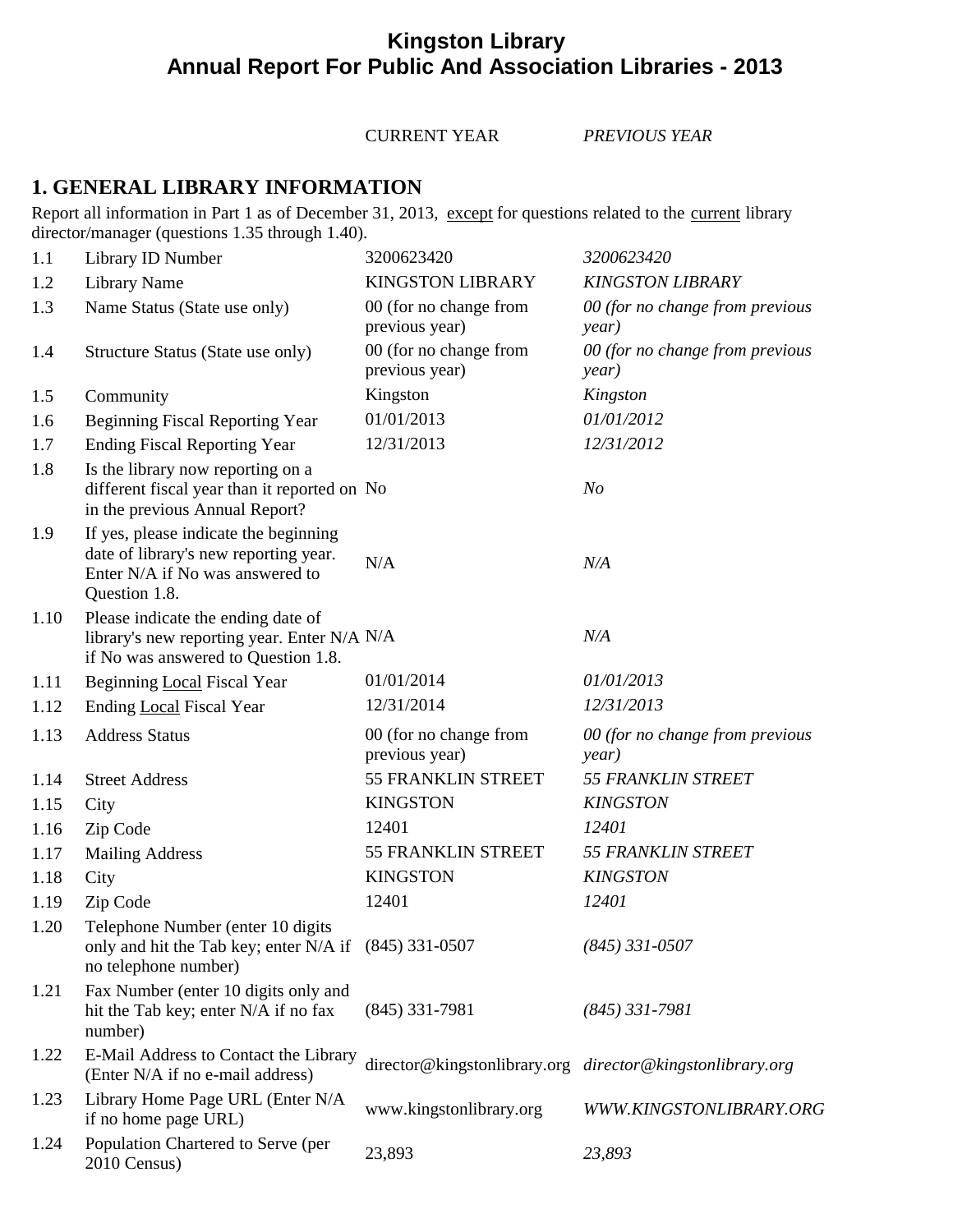| 1.25 | Indicate the type of library as stated in<br>the library's charter (select one):                                                                                                                                                                                                                                                                          | <b>PUBLIC</b>                                       | <b>PUBLIC</b>                        |
|------|-----------------------------------------------------------------------------------------------------------------------------------------------------------------------------------------------------------------------------------------------------------------------------------------------------------------------------------------------------------|-----------------------------------------------------|--------------------------------------|
| 1.26 | Indicate the area chartered to serve as<br>stated in the library's charter (select<br>one):                                                                                                                                                                                                                                                               | Special Legislative District                        | Special Legislative District         |
| 1.27 | During the reporting year, has there<br>been any change to the library's legal<br>service area boundaries? Changes<br>must be the result of a Regents charter<br>action.                                                                                                                                                                                  | N                                                   | $\boldsymbol{N}$                     |
| 1.28 | Indicate the type of charter the library<br>currently holds (select one):                                                                                                                                                                                                                                                                                 | Absolute                                            | Absolute                             |
| 1.29 | Date the library was granted its<br>absolute charter or the date of the<br>provisional charter if the library does<br>not have an absolute charter                                                                                                                                                                                                        | 11/03/2005                                          | 11/03/2005                           |
| 1.30 | Date the library was last registered                                                                                                                                                                                                                                                                                                                      | 10/17/1907                                          | 10/17/1907                           |
| 1.31 | <b>Federal Employer Identification</b><br>Number                                                                                                                                                                                                                                                                                                          | 141374488                                           | 141374488                            |
| 1.32 | County                                                                                                                                                                                                                                                                                                                                                    | <b>ULSTER</b>                                       | <b>ULSTER</b>                        |
| 1.33 | <b>School District</b>                                                                                                                                                                                                                                                                                                                                    | Kingston City School<br>Consolidated                | Kingston City School<br>Consolidated |
| 1.34 | Town                                                                                                                                                                                                                                                                                                                                                      | Kingston                                            |                                      |
| 1.35 | <b>Library System</b>                                                                                                                                                                                                                                                                                                                                     | Mid-Hudson Library System Mid-Hudson Library System |                                      |
|      | NOTE: For questions 1.36 through 1.41, report all information for the current library director/manager.                                                                                                                                                                                                                                                   |                                                     |                                      |
| 1.36 | Title of Library Director/ Manager<br>(select one):                                                                                                                                                                                                                                                                                                       | Ms.                                                 | $Ms$ .                               |
| 1.37 | First Name of Library<br>Director/Manager                                                                                                                                                                                                                                                                                                                 | Margaret                                            | <b>Margaret</b>                      |
| 1.38 | Last Name of Library<br>Director/Manager                                                                                                                                                                                                                                                                                                                  | Menard                                              | Menard                               |
| 1.39 | NYS Public Librarian Certification<br>Number                                                                                                                                                                                                                                                                                                              | 21660                                               | 21660                                |
| 1.40 | E-mail Address of the<br>Director/Manager                                                                                                                                                                                                                                                                                                                 | director@kingstonlibrary.org                        | director@kingstonlibrary.org         |
| 1.41 | Fax Number of the Director/Manager                                                                                                                                                                                                                                                                                                                        | $(845)$ 331-7981                                    | $(845)$ 331-7981                     |
| 1.42 | Does the library charge fees for library<br>cards to people residing outside the<br>system's service area?                                                                                                                                                                                                                                                | Y                                                   | Y                                    |
| 1.43 | Was all or part of the library's budget<br>either subject to public vote held<br>during the fiscal reporting year, or<br>from an appropriation which was<br>approved by public vote in a previous<br>year? Enter Y for Yes, N for No. If<br>yes, complete one record for the most<br>recent vote from each funding source.<br>If no, go to question 1.45. | Y                                                   | Y                                    |
| 1.   | Name of municipality or district<br>holding the vote                                                                                                                                                                                                                                                                                                      | Kingston Library District                           | <b>Kingston Library District</b>     |
| 2.   | Indicate the type of municipality or<br>district holding the vote                                                                                                                                                                                                                                                                                         | N/A                                                 | Special Legislative District         |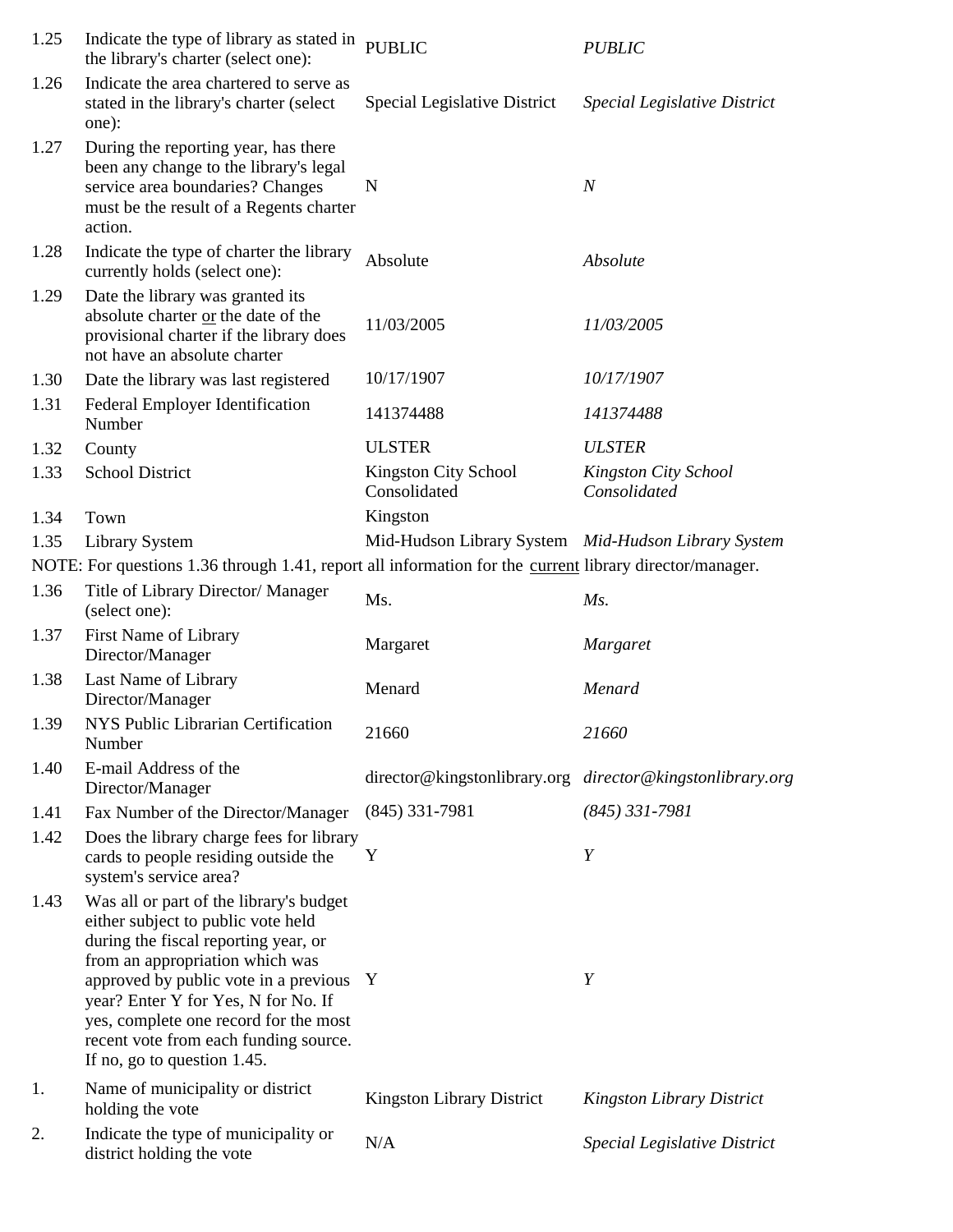| 3.   | Was this a Chapter 414 (Ed. Law<br>$\hat{A}$ §259.1.b)?                                                                                                                                                                                                                                                                                                                                                           | N/A        | $\boldsymbol{N}$ |
|------|-------------------------------------------------------------------------------------------------------------------------------------------------------------------------------------------------------------------------------------------------------------------------------------------------------------------------------------------------------------------------------------------------------------------|------------|------------------|
| 4.   | Dollar amount                                                                                                                                                                                                                                                                                                                                                                                                     | N/A        | \$734,472        |
| 5.   | Was the vote successful?                                                                                                                                                                                                                                                                                                                                                                                          | Y          | Y                |
| 6.   | Date the vote was held (mm/dd/yyyy)                                                                                                                                                                                                                                                                                                                                                                               | 06/04/2013 | 06/05/2012       |
| 1.44 | For the fiscal year that ended in 2013,<br>indicate the <i>total percentage of the</i><br>library's local public funding that was<br>either subject to public vote during the $92\%$<br>fiscal reporting year, or that came<br>from an appropriation which was<br>approved by public vote in a previous<br>year.                                                                                                  |            | 92%              |
| 1.45 | Does the reporting library have a<br>contractual agreement with a<br>municipality or district to provide<br>library services to residents of an area<br>not served by a chartered library?<br>Enter Y for Yes, N for No. If yes,<br>please complete one record for each<br>contract. If no, go to question 1.46.                                                                                                  | N          | $\boldsymbol{N}$ |
| 1.   | Name of contracting municipality or<br>district                                                                                                                                                                                                                                                                                                                                                                   | N/A        | N/A              |
| 2.   | Is this a written contractual<br>agreement?                                                                                                                                                                                                                                                                                                                                                                       | N/A        | N/A              |
| 3.   | Population of the geographic area<br>served by this contract                                                                                                                                                                                                                                                                                                                                                      | N/A        | 0                |
| 4.   | Dollar amount of contract                                                                                                                                                                                                                                                                                                                                                                                         | N/A        | \$0              |
| 5.   | Enter the appropriate code for range of<br>services provided (select one):                                                                                                                                                                                                                                                                                                                                        | N/A        | N/A              |
| 1.46 | For the reporting year, has the library<br>experienced any unusual<br>circumstance(s) that affected the<br>statistics reported (e.g., natural<br>disaster, fire, closed for renovations,<br>massive weeding of collection, etc.)?<br>If yes, please annotate explaining the<br>$circumstance(s)$ and the impact on the<br>library using the <b>State</b> note; if no,<br>please go to Part 2, Library Collection. | Y          | Y                |

## **2. LIBRARY COLLECTION**

Report holdings, additions, and subscriptions as of the end of the fiscal year reported in Part 1.

#### **PRINT MATERIALS**

### **Cataloged Books**

| 2.1 | <b>Adult Fiction Books</b>                                 | 11,267 | 13,123 |
|-----|------------------------------------------------------------|--------|--------|
| 2.2 | <b>Adult Non-fiction Books</b>                             | 21,697 | 23,385 |
| 2.3 | <b>Total Adult Books (Total questions)</b><br>$2.1 \& 2.2$ | 32,964 | 36,508 |
| 2.4 | <b>Children's Fiction Books</b>                            | 14,610 | 13,858 |
| 2.5 | <b>Children's Non-fiction Books</b>                        | 9,478  | 8,811  |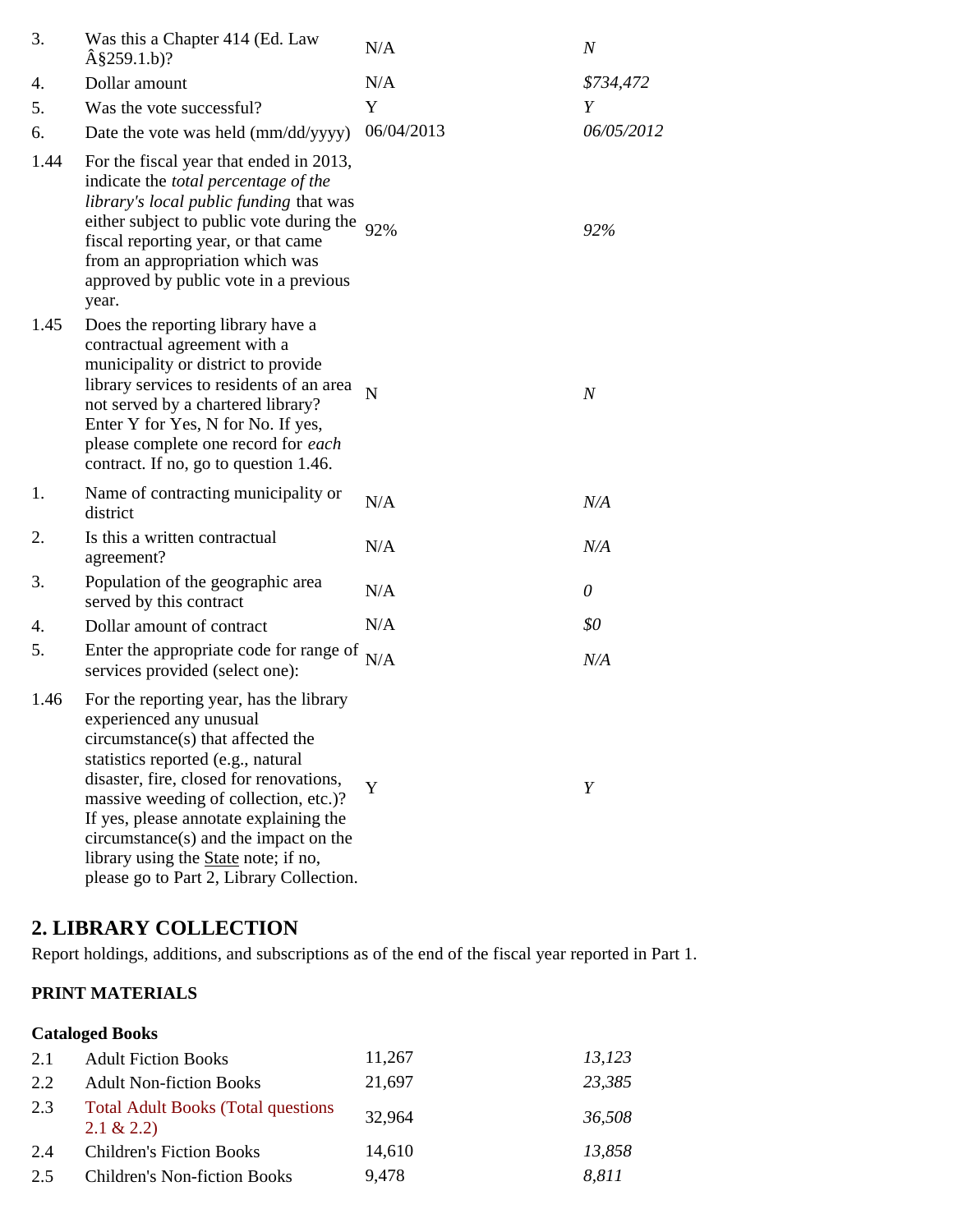| 2.6  | <b>Total Children's Books (Total</b><br>questions 2.4 $& 2.5$ )                                                                                                                                                              | 24,088           | 22,669   |
|------|------------------------------------------------------------------------------------------------------------------------------------------------------------------------------------------------------------------------------|------------------|----------|
| 2.7  | <b>Total Cataloged Books (Total</b><br>questions $2.3 \& 2.6$                                                                                                                                                                | 57,052           | 59,177   |
|      | <b>Other Print Materials</b>                                                                                                                                                                                                 |                  |          |
| 2.8  | <b>Total Uncataloged Books</b>                                                                                                                                                                                               | $\overline{0}$   | $\theta$ |
| 2.9  | <b>Total Print Serials</b>                                                                                                                                                                                                   | 90               | 90       |
| 2.10 | <b>All Other Print Materials</b>                                                                                                                                                                                             | 128              | 128      |
| 2.11 | <b>Total Other Print Materials (Total</b><br>questions 2.8 through 2.10)                                                                                                                                                     | 218              | 218      |
| 2.12 | <b>Total Print Materials (Total questions</b><br>2.7 and $2.11$ )                                                                                                                                                            | 57,270           | 59,395   |
|      | <b>ELECTRONIC MATERIALS</b>                                                                                                                                                                                                  |                  |          |
| 2.13 | <b>Electronic Books</b>                                                                                                                                                                                                      | 5,628            | 3,462    |
| 2.14 | <b>Local Databases</b>                                                                                                                                                                                                       | 7                | 7        |
| 2.15 | <b>NOVELNY Databases</b>                                                                                                                                                                                                     | 11               | 9        |
| 2.16 | <b>Total Databases (Total questions 2.14)</b><br>and 2.15)                                                                                                                                                                   | 18               | 16       |
| 2.17 | Other Electronic Materials (includes<br>all other materials in digital format<br>such as e-serials, government<br>documents, electronic files, reference<br>tools, scores, maps, collection of<br>digital photographs, etc.) | 97               | 70       |
| 2.18 | <b>Total Electronic Materials (Total</b><br>questions 2.13, 2.16 and 2.17)                                                                                                                                                   | 5,743            | 3,548    |
|      | <b>ALL OTHER MATERIALS</b>                                                                                                                                                                                                   |                  |          |
| 2.19 | Audio - Physical Units                                                                                                                                                                                                       | 1,895            | 2,094    |
| 2.20 | Audio - Downloadable Units                                                                                                                                                                                                   | 1,723            | 1,479    |
| 2.21 | Video - Physical Units                                                                                                                                                                                                       | 4,352            | 3,607    |
| 2.22 | Video - Downloadable Units                                                                                                                                                                                                   | $\boldsymbol{0}$ | $\theta$ |
| 2.23 | All Other Materials (includes<br>microform, films, slides, etc.)                                                                                                                                                             | 167              | 350      |
| 2.24 | <b>Total Other Materials Holdings (Total</b><br>questions 2.19 through 2.23)                                                                                                                                                 | 8,137            | 7,530    |
| 2.25 | <b>GRAND TOTAL HOLDINGS</b><br>(Total questions 2.12, 2.18 and 2.24)                                                                                                                                                         | 71,150           | 70,473   |
|      | <b>CURRENT SERIAL SUBSCRIPTIONS</b>                                                                                                                                                                                          |                  |          |
| 2.26 | <b>Current Print Serial Subscriptions</b>                                                                                                                                                                                    | 75               | 75       |
|      | <b>ADDITIONS TO HOLDINGS - Do not subtract withdrawals or discards.</b>                                                                                                                                                      |                  |          |
| 2.27 | <b>Cataloged Books</b>                                                                                                                                                                                                       | 4,027            | 3,632    |
| 2.28 | <b>All Other Print Materials</b>                                                                                                                                                                                             | 1,000            | 1,000    |
| 2.29 | <b>Electronic Materials</b>                                                                                                                                                                                                  | 2,432            | 2,127    |
| 2.30 | <b>All Other Materials</b>                                                                                                                                                                                                   | 1,251            | 757      |
| 2.31 | <b>Total Additions (Total questions 2.27)</b><br>through $2.30$ )                                                                                                                                                            | 8,710            | 7,516    |

# **3. LIBRARY PROGRAMS, POLICIES, AND SERVICES**

Report all information on questions 3.1 through 3.10 and 3.56 through 3.64 as of the end of the fiscal year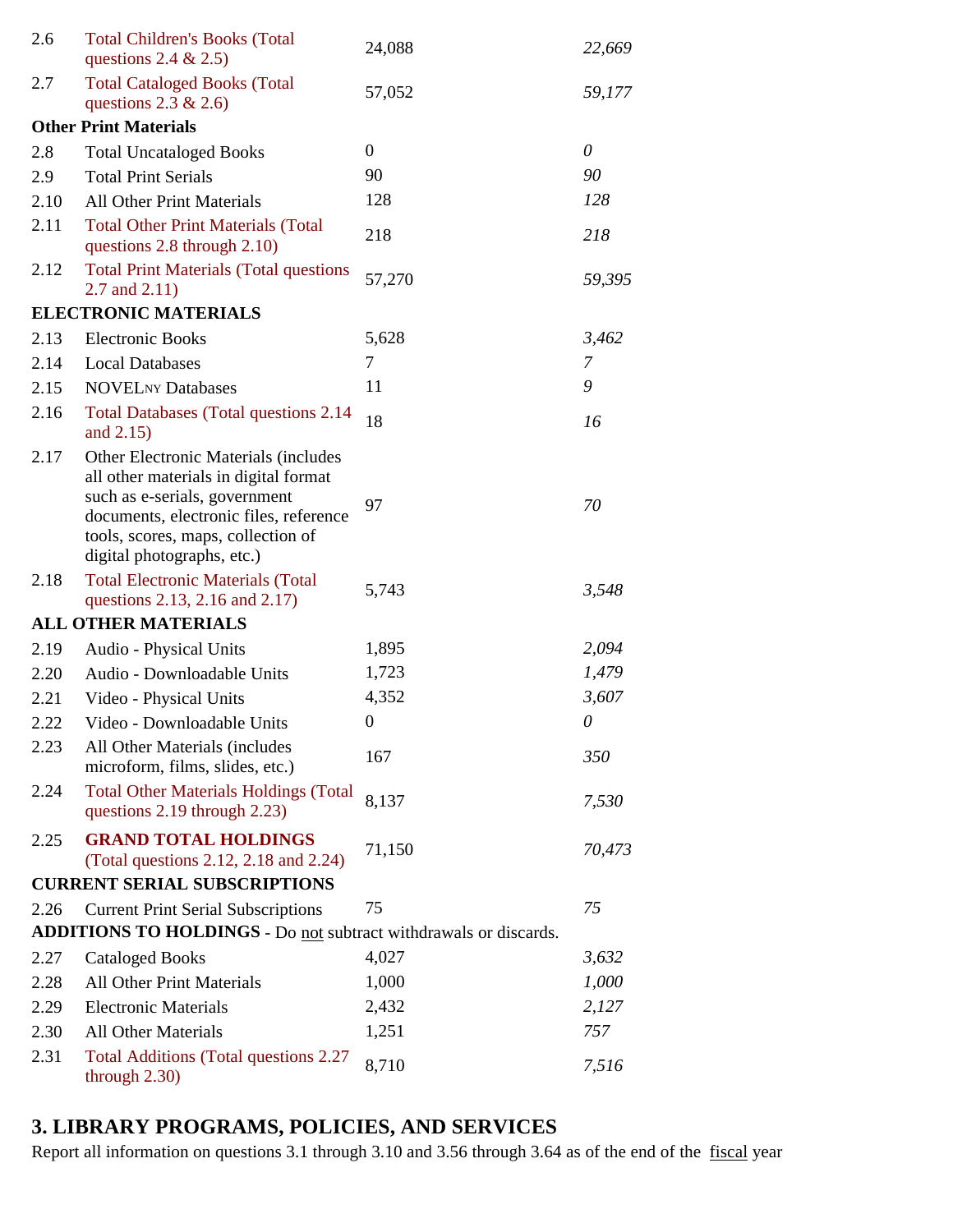reported in Part 1; report information on questions 3.11 through 3.55 for the 2013 calendar year.

#### **LIBRARY SPONSORED PROGRAMS**

| 3.1  | <b>Adult Program Sessions</b>                                                | 352   | 329   |
|------|------------------------------------------------------------------------------|-------|-------|
| 3.2  | <b>Young Adult Program Sessions</b>                                          | 37    | 28    |
| 3.3  | <b>Children's Program Sessions</b>                                           | 138   | 236   |
| 3.4  | All Other Program Sessions                                                   | 253   | 237   |
| 3.5  | <b>Total Number of Program Sessions</b><br>(Total questions 3.1 through 3.4) | 780   | 830   |
| 3.6  | <b>Adult Program Attendance</b>                                              | 3,270 | 3,122 |
| 3.7  | Young Adult Program Attendance                                               | 259   | 246   |
| 3.8  | Children's Program Attendance                                                | 4,336 | 4,169 |
| 3.9  | All Other Program Attendance                                                 | 1,924 | 1,534 |
| 3.10 | <b>Total Program Attendance (Total</b><br>questions 3.6 through 3.9)         | 9,789 | 9,071 |
|      | <b>SUMMER READING PROGRAM</b>                                                |       |       |

3.11- Indicate which of the following apply to the summer reading program(s) offered by the library during the

summer of 2013 (check all that apply):

| a.             | Program(s) for children                                                                                        | Yes              | Yes            |
|----------------|----------------------------------------------------------------------------------------------------------------|------------------|----------------|
| b.             | Program(s) for young adults                                                                                    | Yes              | Yes            |
| $\mathbf{c}$ . | Program(s) for Adults                                                                                          | N <sub>0</sub>   |                |
| d.             | <b>Summer Reading at New York</b><br>Libraries name and/or logo used                                           | N <sub>o</sub>   | N <sub>o</sub> |
| e.             | Collaborative Summer Library<br>Program (CSLP Manual, provided<br>through the New York State Library,<br>used) | Yes              | Yes            |
| f.             | N/A                                                                                                            | N <sub>o</sub>   | N <sub>o</sub> |
| 3.12           | Library outlets offering a summer<br>reading program                                                           | 1                | 1              |
| 3.13           | Children registered for the library's<br>summer reading program                                                | 498              | 279            |
| 3.14           | Young adults registered for the<br>library's summer reading program                                            | 50               | 45             |
| 3.15           | Total number registered for the<br>library's summer reading program<br>$(total 3.13 + 3.14)$                   | 548              | 324            |
| 3.16           | Children's program sessions - Summer<br>2013                                                                   | 63               | 59             |
| 3.17           | Young adult program sessions -<br>Summer 2013                                                                  | 37               | 23             |
| 3.18           | Adult program sessions - Summer<br>2013                                                                        | $\boldsymbol{0}$ |                |
| 3.19           | Total program sessions - Summer<br>$2013$ (total $3.16 + 3.17 + 3.18$ )                                        | 100              | 82             |
| 3.20           | Children's program attendance -<br>Summer 2013                                                                 | 2,110            | 1,608          |
| 3.21           | Young adult program attendance -<br>Summer 2013                                                                | 194              | 138            |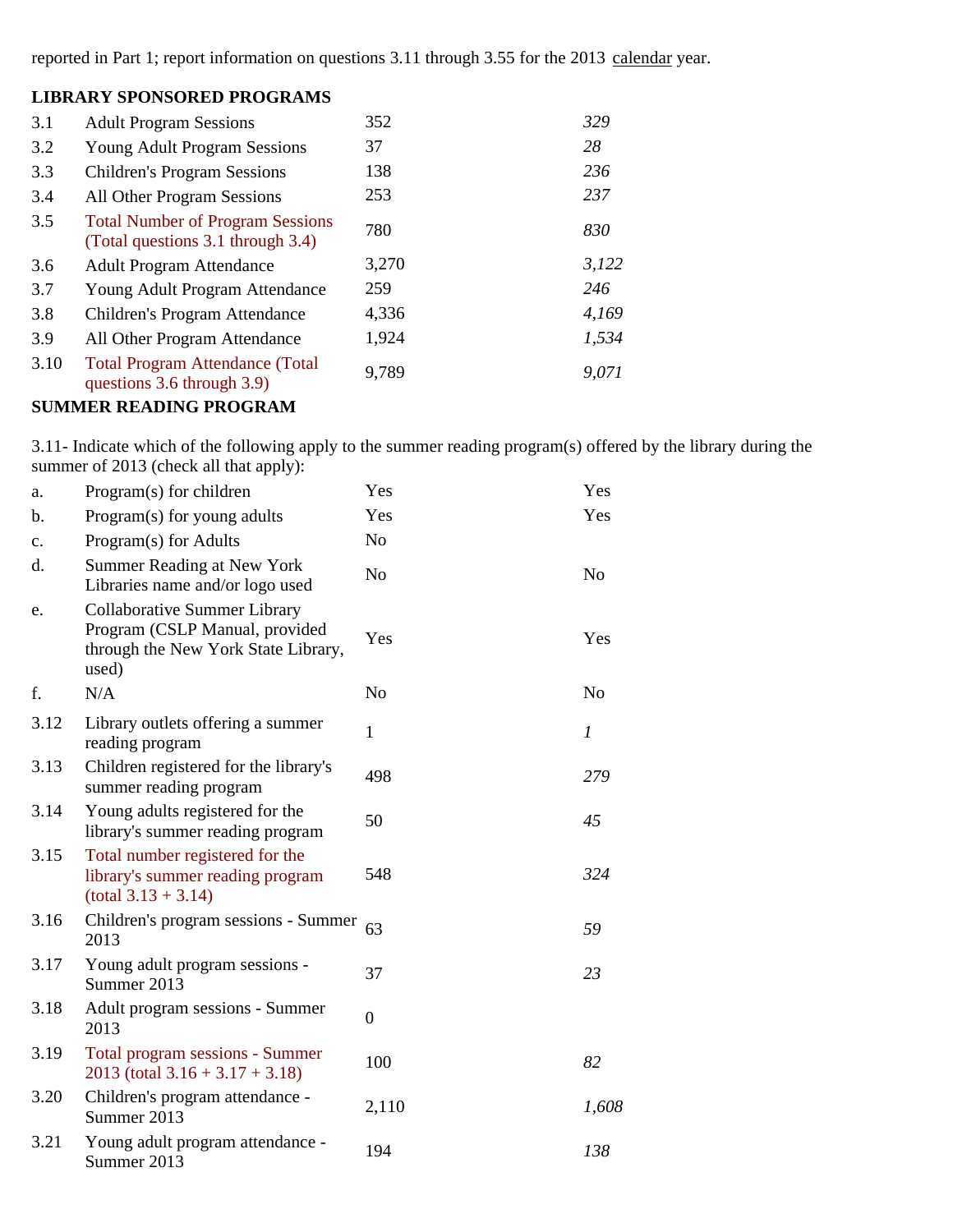| 3.22           | Adult program attendance - Summer<br>2013                                        | $\boldsymbol{0}$ |                  |
|----------------|----------------------------------------------------------------------------------|------------------|------------------|
| 3.23           | Total program attendance - Summer<br>$2013$ (total $3.20 + 3.21 + 3.22$ )        | 2,304            | 1,746            |
|                | <b>COLLABORATORS</b>                                                             |                  |                  |
| 3.24           | Public school district(s) and/or<br><b>BOCES</b>                                 | 1                | $\boldsymbol{l}$ |
| 3.25           | Non-public school(s)                                                             | 1                | 1                |
| 3.26           | Childcare center(s)                                                              | 3                | $\mathfrak{Z}$   |
| 3.27           | Summer camp $(s)$                                                                | $\boldsymbol{0}$ | 0                |
| 3.28           | Municipality/Municipalities                                                      | 1                | 1                |
| 3.29           | Literacy provider(s)                                                             | 1                | $\boldsymbol{I}$ |
| 3.30           | Other (describe using the State note)                                            | $\theta$         | $\theta$         |
| 3.31           | Total Collaborators (total 3.24 through 7<br>3.30)                               |                  | 7                |
|                | <b>EARLY LITERACY PROGRAMS</b>                                                   |                  |                  |
| 3.32           | Did the library offer early literacy<br>programs? (Enter Y for Yes, N for<br>No) | Y                | Y                |
|                | 3.33 Indicate types of programs offered (check all that apply)                   |                  |                  |
| a.             | Focus on birth - school entry                                                    | Yes              | Yes              |
| b.             | Focus on parents & caregivers                                                    | N <sub>0</sub>   | N <sub>o</sub>   |
| $\mathbf{c}$ . | Combined audience                                                                | Yes              | N <sub>o</sub>   |
| d.             | N/A                                                                              | N <sub>o</sub>   | N <sub>o</sub>   |
|                | 3.34 Number of sessions                                                          |                  |                  |
| a.             | Focus on birth - school entry                                                    | 102              | 115              |
| b.             | Focus on parents & caregivers                                                    | $\mathbf{0}$     | 0                |
| $\mathbf{c}$ . | Combined audience                                                                | 12               | 0                |
| d.             | N/A                                                                              | $\boldsymbol{0}$ | 0                |
| 3.35           | <b>Total Sessions</b>                                                            | 114              | 115              |
|                | 3.36 Attendance at sessions                                                      |                  |                  |
| a.             | Focus on birth - school entry                                                    | 2,207            | 1,237            |
| b.             | Focus on parents & caregivers                                                    | $\overline{0}$   | 0                |
| $\mathbf{c}$ . | Combined audience                                                                | 38               | 0                |
| d.             | N/A                                                                              | $\boldsymbol{0}$ | $\theta$         |
| 3.37           | <b>Total Attendance</b>                                                          | 2,245            | 1,237            |
|                | 3.38 Collaborators (check all that apply):                                       |                  |                  |
| a.             | Childcare center(s)                                                              | Yes              | Yes              |
| b.             | Public School District(s) and/or<br><b>BOCES</b>                                 | Yes              | Yes              |
| $\mathbf{c}$ . | Non-Public School(s)                                                             | Yes              | Yes              |
| d.             | Health care providers/agencies                                                   | N <sub>o</sub>   | N <sub>o</sub>   |
| e.             | Other (describe using the State note)                                            | N <sub>o</sub>   | N <sub>o</sub>   |
| f.             | N/A                                                                              | No               | N <sub>0</sub>   |
|                | <b>ADULT LITERACY</b>                                                            |                  |                  |
| 3.39           | Did the library offer adult literacy<br>programs?                                | N <sub>0</sub>   | N <sub>o</sub>   |
| 3.40           | Total program sessions                                                           | $\boldsymbol{0}$ | 0                |
| 3.41           | Total program attendance                                                         | $\boldsymbol{0}$ | $\theta$         |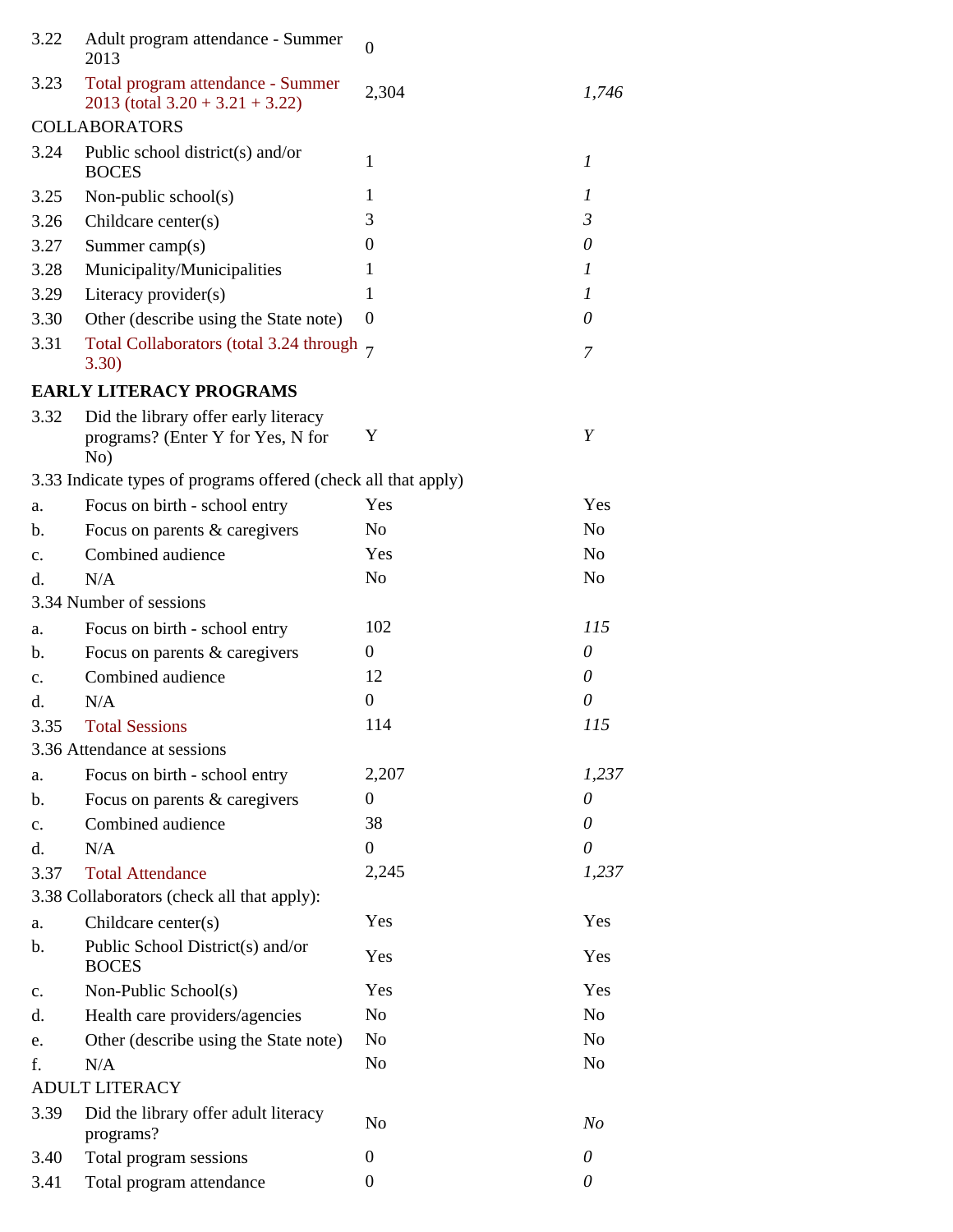|                | 3.42 Collaborators (check all that apply)                                                                               |                  |                  |
|----------------|-------------------------------------------------------------------------------------------------------------------------|------------------|------------------|
| a.             | Literacy NY (Literacy Volunteers of<br>America)                                                                         | Yes              | Yes              |
| b.             | Public School District(s) and/or<br><b>BOCES</b>                                                                        | Yes              | Yes              |
| c.             | Non-Public Schools                                                                                                      | N <sub>o</sub>   | N <sub>o</sub>   |
| d.             | Other (see instructions and describe<br>using State Note)                                                               | N <sub>o</sub>   | N <sub>o</sub>   |
| e.             | N/A                                                                                                                     | N <sub>o</sub>   | N <sub>o</sub>   |
|                | PROGRAMS FOR ENGLISH SPEAKERS OF OTHER LANGUAGES (ESOL)                                                                 |                  |                  |
| 3.43           | Did the library offer programs for<br><b>English Speakers of Other Languages</b><br>(ESOL)? (Enter Y for Yes, N for No) | Y                | Y                |
| 3.44           | Children's program sessions                                                                                             | 12               | 0                |
| 3.45           | Young adult program sessions                                                                                            | $\Omega$         | $\theta$         |
| 3.46           | Adult program sessions                                                                                                  | 6                | 4                |
| 3.47           | Total program sessions (total $3.44 +$<br>$3.45 + 3.46$                                                                 | 18               | 4                |
| 3.48           | Children's program attendance                                                                                           | 53               | $\theta$         |
| 3.49           | Young adult program attendance                                                                                          | $\boldsymbol{0}$ | 0                |
| 3.50           | Adult program attendance                                                                                                | 60               | 20               |
| 3.51           | Total program attendance (total 3.48 +<br>$3.49 + 3.50$                                                                 | 113              | 20               |
|                | 3.52 Collaborators (check all that apply):                                                                              |                  |                  |
| a.             | Literacy NY (Literacy Volunteers of<br>America)                                                                         | Yes              | Yes              |
| b.             | Public School District(s) and/or<br><b>BOCES</b>                                                                        | Yes              | Yes              |
| $\mathbf{c}$ . | Non-Public School(s)                                                                                                    | N <sub>0</sub>   | N <sub>o</sub>   |
| d.             | Other (describe using the State note)                                                                                   | No               | N <sub>0</sub>   |
| e.             | N/A                                                                                                                     | N <sub>o</sub>   | N <sub>o</sub>   |
|                | DIGITAL LITERACY                                                                                                        |                  |                  |
| 3.53           | Did the library offer digital literacy<br>programs?                                                                     | $\mathbf N$      |                  |
| 3.54           | Total program sessions                                                                                                  | $\boldsymbol{0}$ |                  |
| 3.55           | Total program attendance                                                                                                | $\boldsymbol{0}$ |                  |
|                | <b>LIBRARY USE</b>                                                                                                      |                  |                  |
| 3.56           | Library visits (total annual attendance) 229,314                                                                        |                  | 212,246          |
| 3.57           | Registered resident borrowers                                                                                           | 9,587            | 8,724            |
| 3.58           | Registered non-resident borrowers                                                                                       | 13               | 6                |
|                | <b>WRITTEN POLICIES (Answer Y for Yes, N for No)</b>                                                                    |                  |                  |
| 3.59           | Does the library have an open meeting $\overline{Y}$<br>policy?                                                         |                  | Y                |
| 3.60           | Does the library have a policy<br>protecting the confidentiality of library Y<br>records?                               |                  | Y                |
| 3.61           | Does the library have an Internet use<br>policy?                                                                        | Y                | Y                |
| 3.62           | Does the library have a disaster plan?<br><b>ACCESSIBILITY (Answer Y for Yes, N for No)/b&gt;</b>                       | N                | $\boldsymbol{N}$ |
|                |                                                                                                                         |                  |                  |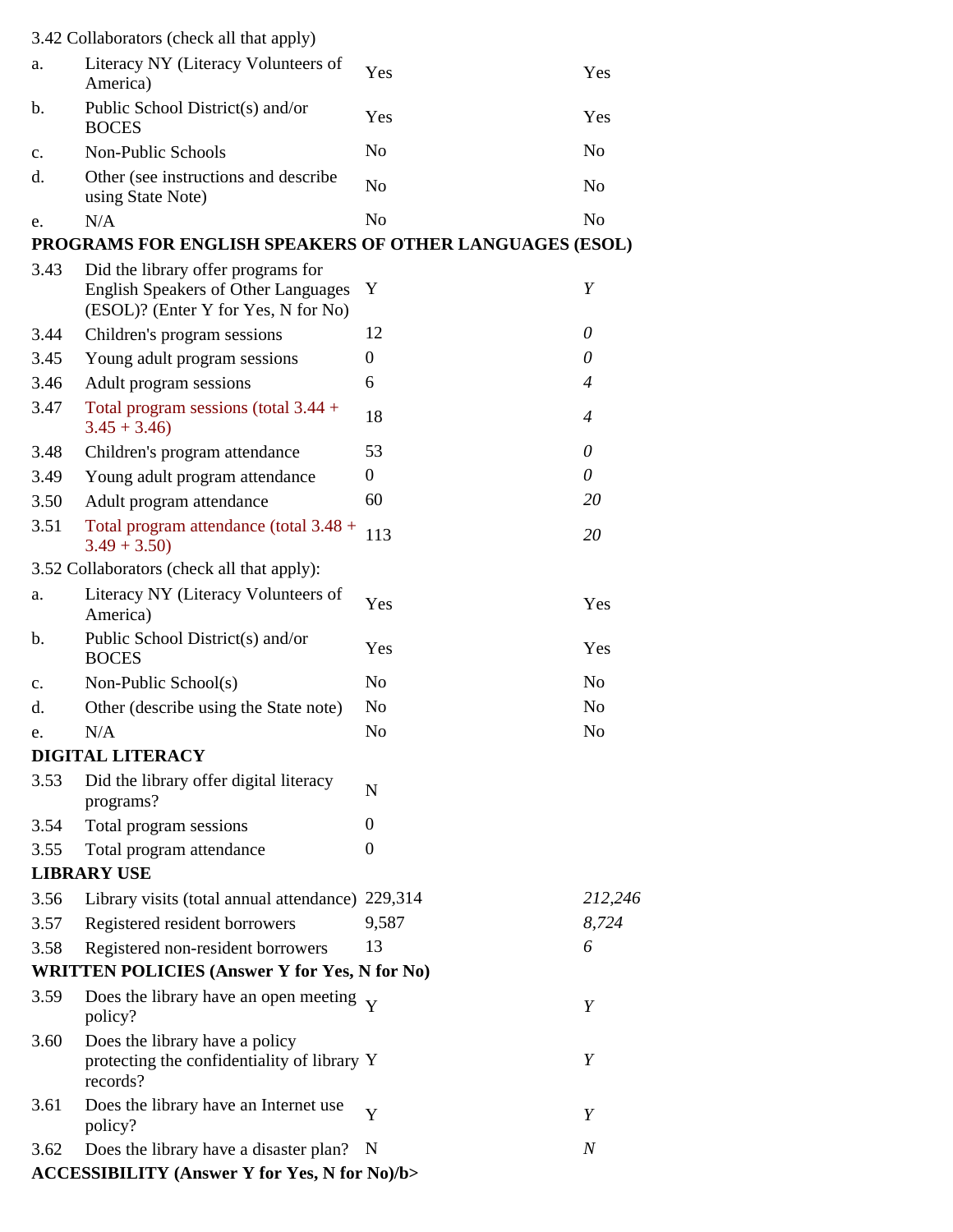| 3.63 | Does the library provide service to     |  |  |
|------|-----------------------------------------|--|--|
|      | persons who cannot visit the library    |  |  |
|      | (homebound persons, persons in          |  |  |
|      | nursing homes, persons in jail, etc.)?  |  |  |
| 3.64 | Does the library have assistive devices |  |  |
|      | for persons who are deaf and hearing Y  |  |  |
|      | impaired (TTY/TDD)?                     |  |  |

#### **4. LIBRARY TRANSACTIONS**

Report all transactions as of the end of the fiscal year reported in Part 1. (Please note: Internal Library usage is not considered part of circulation)

#### **CATALOGED BOOK CIRCULATION**

| 4.1  | <b>Adult Fiction Books</b>                                                                | 16,591  | 18,746  |
|------|-------------------------------------------------------------------------------------------|---------|---------|
| 4.2  | <b>Adult Non-fiction Books</b>                                                            | 11,467  | 11,917  |
| 4.3  | <b>Total Adult Books (Total questions</b><br>4.1 & 4.2)                                   | 28,058  | 30,663  |
| 4.4  | <b>Children's Fiction Books</b>                                                           | 19,716  | 23,020  |
| 4.5  | <b>Children's Non-fiction Books</b>                                                       | 8,141   | 9,003   |
| 4.6  | <b>Total Children's Books (Total</b><br>questions 4.4 & 4.5)                              | 27,857  | 32,023  |
| 4.7  | <b>Total Cataloged Book Circulation</b><br>(Total question 4.3 & 4.6)                     | 55,915  | 62,686  |
|      | <b>CIRCULATION OF OTHER MATERIALS</b>                                                     |         |         |
| 4.8  | <b>Circulation of Adult Other Materials</b>                                               | 45,295  | 40,925  |
| 4.9  | Circulation of Children's Other<br>Materials                                              | 14,623  | 15,994  |
| 4.10 | <b>Circulation of Electronic Materials</b>                                                | 3,237   |         |
| 4.11 | <b>Total Circulation of Other Materials</b><br>(Total questions 4.8, 4.9 & 4.10)          | 63,155  | 56,919  |
| 4.12 | <b>Grand Total Circulation Transactions</b><br>(Total questions $4.7 \& 4.11$ )           | 119,070 | 119,605 |
| 4.13 | <b>Grand Total Circulation of Children's</b><br>Materials (Total questions $4.6 \& 4.9$ ) | 42,480  | 48,017  |
|      | <b>REFERENCE TRANSACTIONS</b>                                                             |         |         |
| 4.14 | <b>Total Reference Transactions</b>                                                       | 35,976  | 35,923  |
| 4.15 | Does the library offer virtual<br>reference?                                              | Y       |         |
|      | <b>INTERLIBRARY LOAN - MATERIALS RECEIVED (BORROWED)</b>                                  |         |         |
| 4.16 | <b>TOTAL MATERIALS RECEIVED</b>                                                           | 15,164  | 15,964  |
|      | <b>INTERLIBRARY LOAN - MATERIALS PROVIDED (LOANED)</b>                                    |         |         |
| 4.17 | TOTAL MATERIALS PROVIDED                                                                  | 20,543  | 18,064  |
|      |                                                                                           |         |         |

### **5. TECHNOLOGY AND TELECOMMUNICATIONS**

Report all information as of December 31, 2013.

#### **SYSTEMS AND SERVICES**

| 5.1 | Automated circulation system?                                         |  |
|-----|-----------------------------------------------------------------------|--|
| 5.2 | Online public access catalog (OPAC)? Y                                |  |
| 5.3 | Electronic access to the OPAC from $_{\rm V}$<br>outside the library? |  |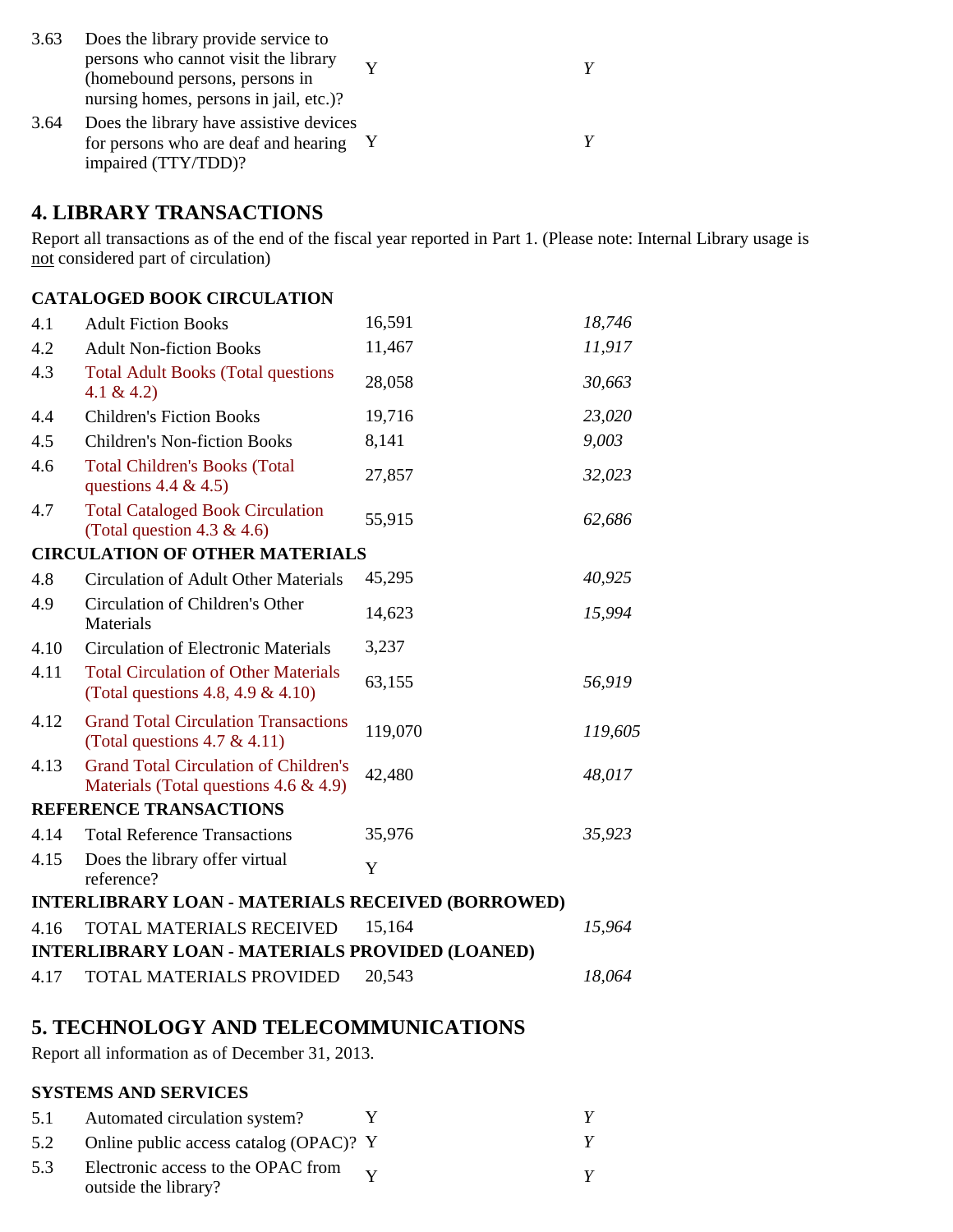| Annual number of visits to the<br>5.4<br>library's web site                                                        | 94,445                      | 92,477                       |
|--------------------------------------------------------------------------------------------------------------------|-----------------------------|------------------------------|
| 5.5<br>Does the library use Internet filtering<br>software on any computer?                                        | $\mathbf{v}$                | Y                            |
| 5.6<br>Number of uses (sessions) of public<br>Internet computers per year                                          | 45,765                      | 40,373                       |
| 5.7<br>Name of the person responsible for the<br>library's Information Technology (IT) Margaret Menard<br>services |                             | Margaret Menard              |
| 5.8<br>IT contact's telephone number (enter)<br>10 digits only and hit the Tab key)                                | $(845)$ 339-4260            | (845) 339-4260               |
| 5.9<br>IT contact's email address                                                                                  | director@kingstonlibary.org | director@kingstonlibrary.org |

## **6. STAFF INFORMATION**

Report all staff information as of the end of the fiscal year reported in Part 1.

### **FTE (FULL-TIME EQUIVALENT CALCULATION)**

| 6.1  | The number of hours per workweek                                                 | 40       | 40               |
|------|----------------------------------------------------------------------------------|----------|------------------|
|      | used to compute FTE for all paid<br>library personnel in this section.           |          |                  |
|      | <b>BUDGETED POSITIONS IN FULL-TIME EQUIVALENTS</b>                               |          |                  |
| 6.2  | Library Director (certified)                                                     | 1        | $\boldsymbol{l}$ |
| 6.3  | Vacant Library Director (certified)                                              | $\theta$ | $\theta$         |
| 6.4  | Librarian (certified)                                                            | 1        | 1                |
| 6.5  | Vacant Librarian (certified)                                                     | $\theta$ | $\theta$         |
| 6.6  | Library Manager (not certified)                                                  | $\theta$ | $\theta$         |
| 6.7  | Vacant Library Manager (not certified) 0                                         |          | 0                |
| 6.8  | Library Specialist/Paraprofessional<br>(not certified)                           | 5        | 5                |
| 6.9  | Vacant Library<br>Specialist/Paraprofessional (not<br>certified)                 | $\Omega$ | $\theta$         |
| 6.10 | <b>Other Staff</b>                                                               | 7        | 7                |
| 6.11 | Vacant Other Staff                                                               | $\theta$ | $\theta$         |
| 6.12 | <b>TOTAL PAID STAFF (Total</b><br>questions 6.2, 6.4, 6.6, 6.8 & 6.10)           | 14.00    | 14.00            |
| 6.13 | <b>VACANT TOTAL PAID STAFF</b><br>(Total questions 6.3, 6.5, 6.7, 6.9 &<br>6.11) | 0.00     | 0.00             |
|      | <b>SALARY INFORMATION</b>                                                        |          |                  |
| 6.14 | FTE - Entry Level Librarian (certified) 1                                        |          | $\boldsymbol{l}$ |
| 6.15 | Salary - Entry Level Librarian<br>(certified)                                    | \$34,984 | \$43,281         |
| 6.16 | FTE - Library Director (certified)                                               | 1        | $\boldsymbol{l}$ |
| 6.17 | Salary - Library Director (certified)                                            | \$55,183 | \$54,101         |
| 6.18 | FTE - Library Manager (not certified)                                            | 0        | 0                |
| 6.19 | Salary - Library Manager (not<br>certified)                                      | \$0      | \$0              |

## **7. MINIMUM PUBLIC LIBRARY STANDARDS**

Report all information as of December 31, 2013.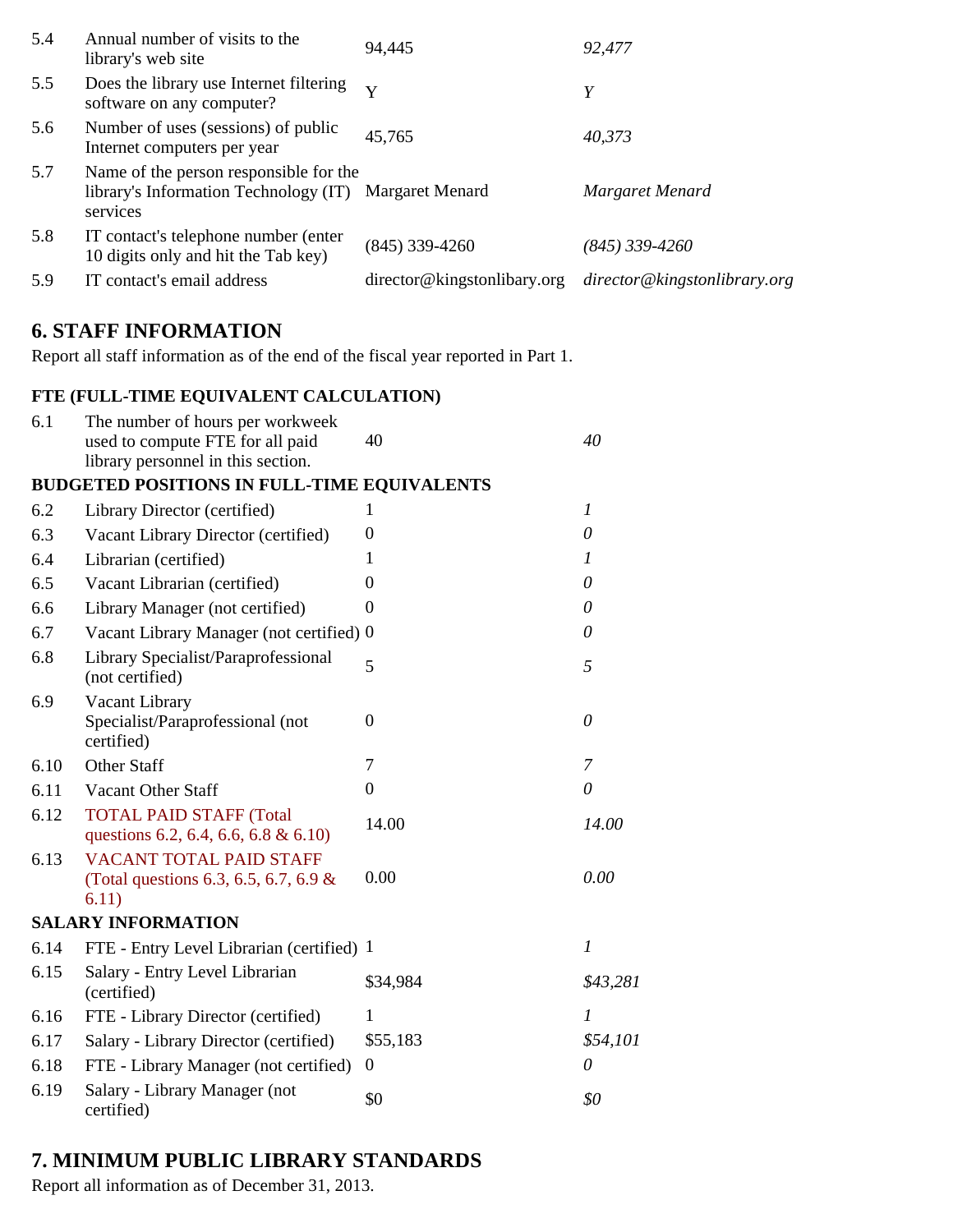| 7.1  | 1. Is governed by board-approved<br>written bylaws.                                                                                     | Y | Y |
|------|-----------------------------------------------------------------------------------------------------------------------------------------|---|---|
| 7.2  | 2. Has a board-approved written long<br>range plan of service.                                                                          | Y | Y |
| 7.3  | 3. Presents an annual report to the<br>community.                                                                                       | Y | Y |
| 7.4  | 4. Has board-approved written<br>policies.                                                                                              | Y | Y |
| 7.5  | 5. Presents an annual written budget to $\overline{Y}$<br>appropriate funding agencies.                                                 |   | Y |
| 7.6  | 6. Periodically evaluates the<br>effectiveness of the collection and<br>services in meeting community needs.                            | Y | Y |
| 7.7  | 7. Is open the minimum standard<br>number of public service hours for<br>population served. (see instructions)                          | Y | Y |
|      | 8. Maintains a facility to meet community needs, including adequate:                                                                    |   |   |
| 7.8  | 8a. space                                                                                                                               | Y | Y |
| 7.9  | 8b. lighting                                                                                                                            | Y | Y |
| 7.10 | 8c. shelving                                                                                                                            | Y | Y |
| 7.11 | 8d. seating                                                                                                                             | Y | Y |
| 7.12 | 8e. restroom (see instructions)                                                                                                         | Y | Y |
|      | 9. Has the equipment and connections necessary to facilitate access to information:                                                     |   |   |
| 7.13 | 9a. telephone                                                                                                                           | Y | Y |
| 7.14 | 9b. photocopier (see instructions)                                                                                                      | Y | Y |
| 7.15 | 9c. microcomputer or terminal                                                                                                           | Y | Y |
| 7.16 | 9d. printer                                                                                                                             | Y | Y |
| 7.17 | 9e. telefacsimile capability (see<br>instructions)                                                                                      | Y | Y |
| 7.18 | 10. Distributes printed information<br>listing the library's hours open,<br>borrowing rules, services, location and<br>phone number.    | Y | Y |
| 7.19 | 11. Employs a paid director in<br>accordance with the provisions of<br>section 90.8 of Commissioner'<br>Regulations. (see instructions) | Y | Y |

## **8. PUBLIC SERVICE INFORMATION**

Report all information as of the end of the fiscal year reported in Part 1.

PUBLIC SERVICE OUTLETS - Libraries reporting main libraries, branches and bookmobiles should complete Service Outlets Information in Part 9.

| 8.1 | Main Library                                                       |  |
|-----|--------------------------------------------------------------------|--|
| 8.2 | <b>Branches</b>                                                    |  |
| 8.3 | <b>Bookmobiles</b>                                                 |  |
| 8.4 | <b>Other Outlets</b>                                               |  |
| 8.5 | <b>TOTAL PUBLIC SERVICE</b><br>OUTLETS (Total questions 8.1 - 8.4) |  |

PUBLIC SERVICE HOURS - Report hours to two decimal places.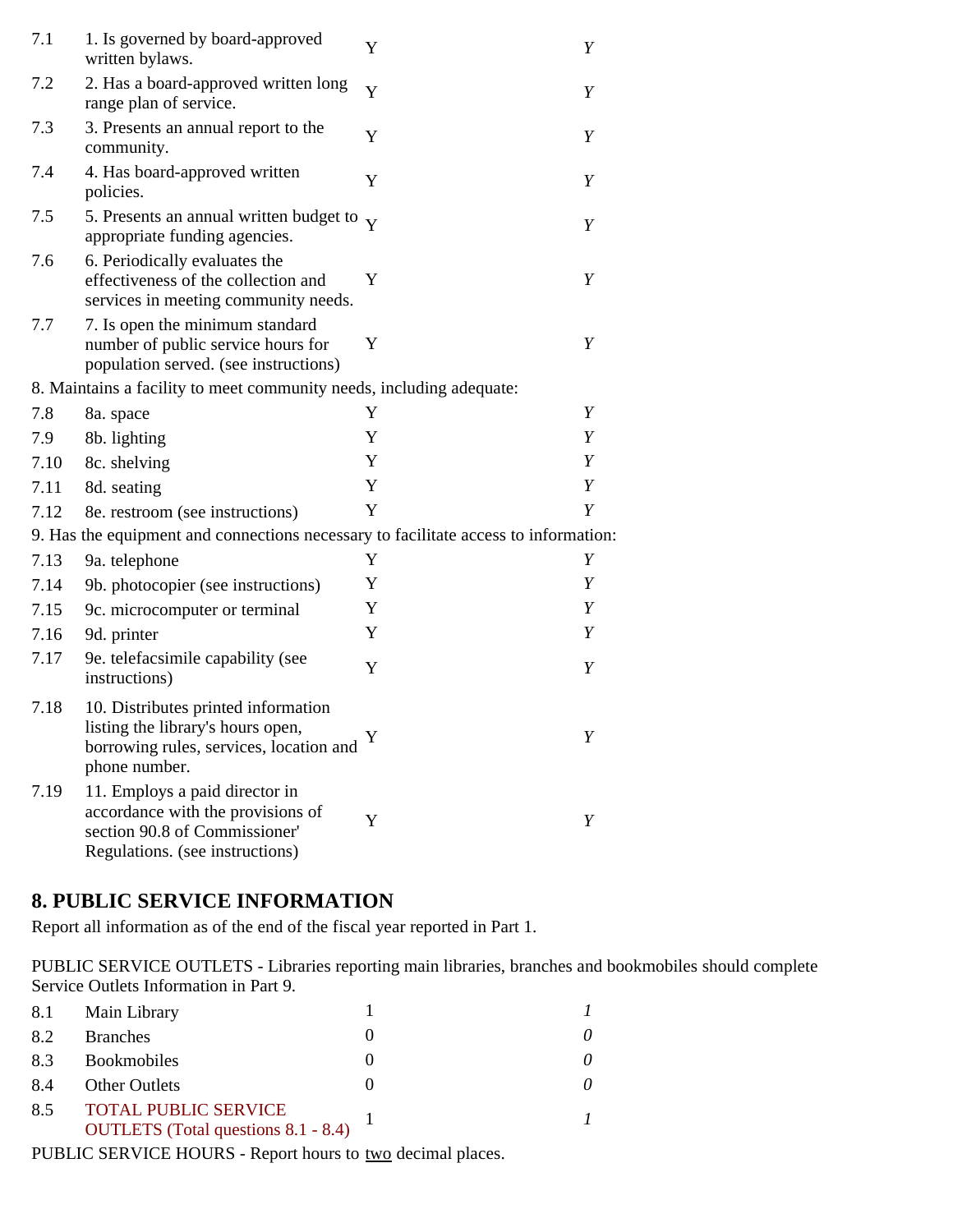| 8.6  | Minimum Weekly Total Hours - Main<br>Library                                          | 49       | 49       |
|------|---------------------------------------------------------------------------------------|----------|----------|
| 8.7  | Minimum Weekly Total Hours -<br><b>Branch Libraries</b>                               | $\theta$ | 0        |
| 8.8  | Minimum Weekly Total Hours -<br><b>Bookmobiles</b>                                    | 0        | 0        |
| 8.9  | Minimum Weekly Total Hours - Total<br>Hours Open (Total questions 8.6 - 8.8)          | 49.00    | 49.00    |
| 8.10 | Annual Total Hours - Main Library                                                     | 2.548    | 2,548    |
| 8.11 | Annual Total Hours - Branch Libraries 0                                               |          | 0        |
| 8.12 | <b>Annual Total Hours - Bookmobiles</b>                                               | $\theta$ | 0        |
| 8.13 | <b>Annual Hours Open - Total Hours</b><br>Open (Total questions 8.10 through<br>8.12) | 2,548.00 | 2.548.00 |

## **9. SERVICE OUTLET INFORMATION**

NOTE: Libraries reporting Public Service Outlets in questions 8.1, 8.2 and 8.3 of Part 8 are required to complete this part of the Annual Report. Use this section to enter outlet information on main libraries, branches or bookmobiles. Complete one record for *each* main library, branch or bookmobile.

| 1.  | <b>Outlet Name</b>                                                                                                              | <b>Kingston Library</b>       | Kingston Library             |
|-----|---------------------------------------------------------------------------------------------------------------------------------|-------------------------------|------------------------------|
| 2.  | <b>Outlet Name Status</b>                                                                                                       | 00 (for no change)            | 00 (for no change)           |
| 3.  | <b>Street Address</b>                                                                                                           | 55 Franklin St                | 55 Franklin St               |
| 4.  | <b>Outlet Street Address Status</b>                                                                                             | 00 (for no change)            | 00 (for no change)           |
| 5.  | City                                                                                                                            | Kingston                      | Kingston                     |
| 6.  | Zip Code                                                                                                                        | 12401                         | 12401                        |
| 7.  | Phone (enter 10 digits only)                                                                                                    | $(845)$ 331-0507              | $(845)$ 331-0507             |
| 8.  | Fax Number (enter 10 digits only)                                                                                               | $(845)$ 331-7981              | $(845)$ 331-7981             |
| 9.  | E-mail Address                                                                                                                  | director@kingstonlibrary.org  | director@kingstonlibrary.org |
| 10. | <b>Outlet URL</b>                                                                                                               | www.kingstonlibrary.org       | www.kingstonlibrary.org      |
| 11. | County                                                                                                                          | Ulster                        | <b>Ulster</b>                |
| 12. | <b>School District</b>                                                                                                          | Kingston City School District |                              |
| 13. | Outlet Type Code (select one):                                                                                                  | <b>CE</b>                     | CE                           |
| 14. | Public Service Hours Per Year for<br>This Outlet                                                                                | 2,548                         | 2,548                        |
| 15. | Number of Weeks This Outlet is Open 52                                                                                          |                               | 52                           |
| 16. | Does this outlet have meeting space<br>available for public use (non-library<br>sponsored programs, meetings and/or<br>events)? | Y                             | Y                            |
| 17. | Is the meeting space available for<br>public use even when the outlet is<br>closed?                                             | $\mathbf N$                   | $\boldsymbol{N}$             |
| 18. | Total number of non-library sponsored<br>programs, meetings and/or events at<br>this outlet                                     | 253                           | 237                          |
| 19. | Enter the appropriate outlet code<br>(select one):                                                                              | LO                            | LO                           |
| 20. | Who owns this outlet building?                                                                                                  | Library Board                 | Library Board                |
| 21. | Who owns the land on which this<br>outlet is built?                                                                             | Library Board                 | Library Board                |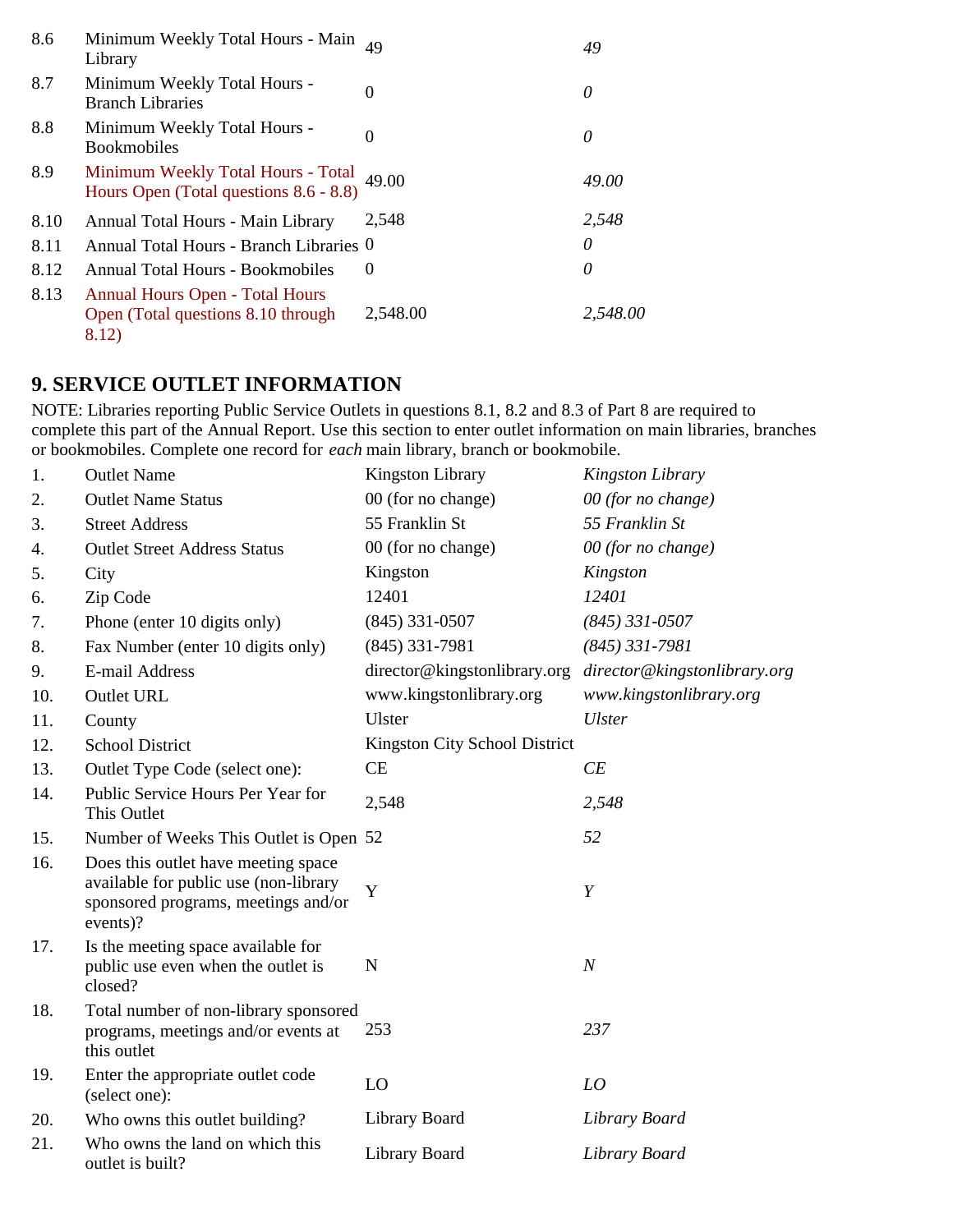| 22. | Indicate the year this outlet was<br>initially constructed                                                                               | 1888                                          | 1888                                          |
|-----|------------------------------------------------------------------------------------------------------------------------------------------|-----------------------------------------------|-----------------------------------------------|
| 23. | Indicate the year this outlet underwent<br>a major renovation costing \$25,000 or 2007<br>more                                           |                                               | 2007                                          |
| 24. | Square footage of the outlet                                                                                                             | 16,000                                        | 16,000                                        |
| 25. | Total number of Internet terminals at<br>this outlet used by the general public                                                          | 26                                            | 26                                            |
| 26. | Type of connection on the outlet's<br>public Internet computers                                                                          | Cable                                         | Cable                                         |
| 27. | Maximum download speed of<br>connection on the outlet's public<br>Internet computers                                                     | Greater than 9 mbps and less<br>than 15 mbps  | Greater than 10 mbps and less<br>than 25 mbps |
| 28. | Maximum upload speed of connection<br>on the outlet's public Internet<br>computers                                                       | Greater than 1.5 mbps and<br>less than 3 mbps | Greater than 1.5 mbps and less<br>than 3 mbps |
| 29. | <b>Internet Provider</b>                                                                                                                 | Time Warner Cable                             | Time Warner Cable                             |
| 30. | WiFi Access (click the hyperlink for<br>types of WiFi Access)                                                                            | Password required                             | Password required                             |
| 31. | Number of wireless access uses per<br>year: Report the total number of uses<br>of wireless access in the outlet during<br>the last year. | 3,120                                         |                                               |
| 32. | Does the outlet have interactive<br>videoconferencing capability for<br>public use?                                                      | N                                             | $\boldsymbol{N}$                              |
| 33. | Does the outlet have a building<br>entrance that is physically accessible<br>to a person in a wheelchair?                                | Y                                             | Y                                             |
| 34. | Is every public part of the outlet<br>accessible to a person in a wheelchair?                                                            | Y                                             | Y                                             |
| 35. | <b>LIBID</b>                                                                                                                             | 3200623420                                    | 3200623420                                    |
| 36. | <b>FSCSID</b>                                                                                                                            | NY0258                                        | NY0258                                        |
| 37. | Metropolitan Status Code                                                                                                                 | N <sub>O</sub>                                | NO                                            |
| 38. | Number of Bookmobiles in the<br><b>Bookmobile Outlet Record</b>                                                                          | $\boldsymbol{0}$                              | $\theta$                                      |
| 39. | <b>Outlet Structure Status</b>                                                                                                           | 00 (for no change from<br>previous year)      | 00 (for no change from previous<br>year)      |

### **10. OFFICERS AND TRUSTEES**

Report information about trustee meetings as of December 31, 2013. All public and association libraries are required by Education Law to hold at least four meetings a year.

#### **BOARD MEETINGS**

| 10.1 | Total number of board meetings held                                               |  |
|------|-----------------------------------------------------------------------------------|--|
|      | during calendar year (January 1, 2013 $12$                                        |  |
|      | to December 31, 2013)                                                             |  |
|      | 10.2 Number of voting library board<br>positions stated in the library's charter. |  |
|      | 10.3 Number of current <u>voting</u> positions on $\alpha$<br>library board.      |  |
|      | <b>BOARD MEMBER SELECTION</b>                                                     |  |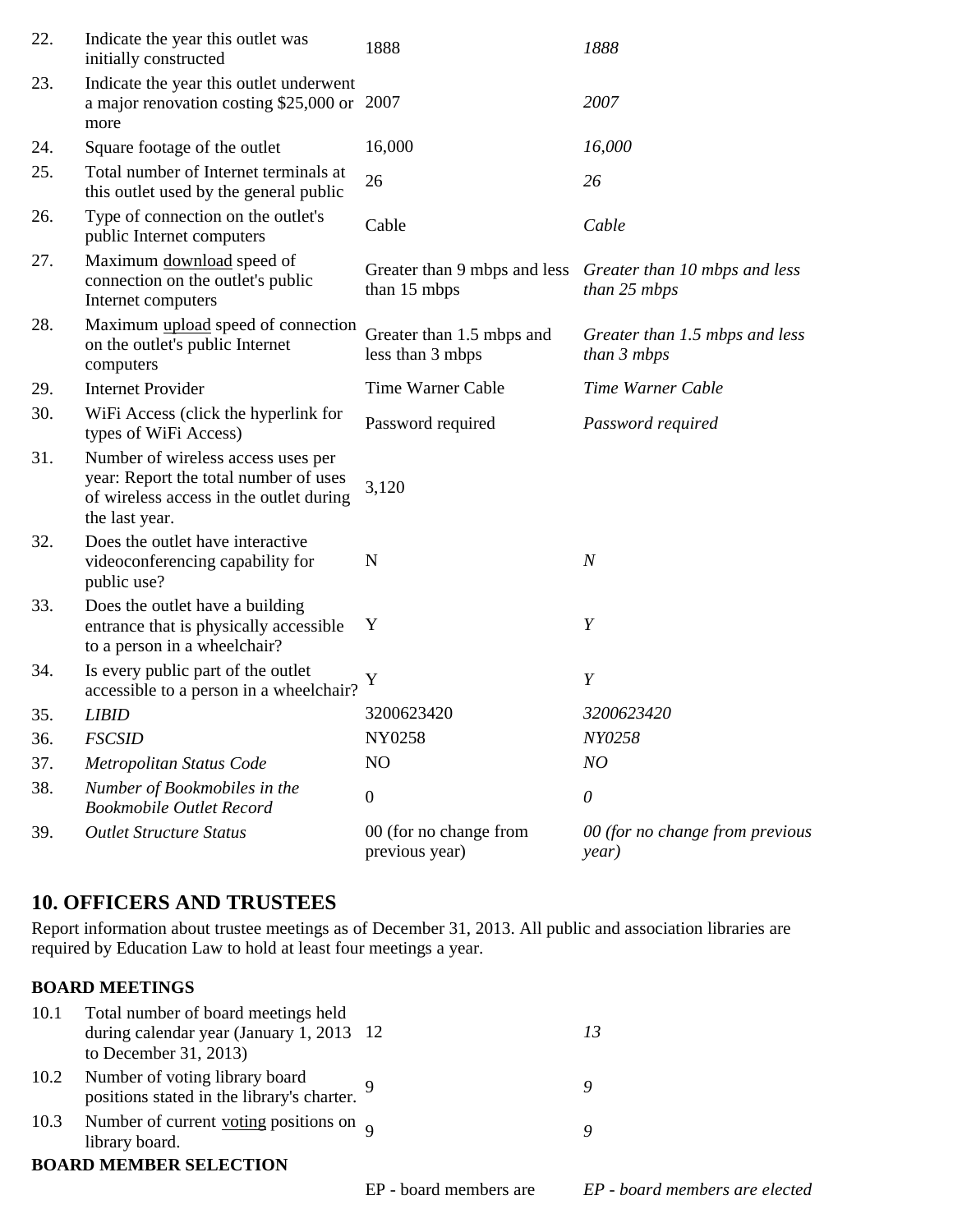10.4 Enter Board Member Selection Code (select one): elected in a public election *in a public election*

List Officers and Board Members for the current Calendar Year (January 1 - December 31, 2014). Complete one record for each board member. There must be a record for each voting position, whether filled or vacant.

#### BOARD PRESIDENT

| 10.5  | Title (drop-down): Mr., Mrs., Ms.,<br>Miss, Dr., The Honorable, The<br>Reverend, Other (specify using the | Ms.                     | $Ms$ .                         |
|-------|-----------------------------------------------------------------------------------------------------------|-------------------------|--------------------------------|
|       | State note), or Vacant                                                                                    |                         |                                |
| 10.6  | <b>First Name</b>                                                                                         | Heather                 | Heather                        |
| 10.7  | <b>Last Name</b>                                                                                          | Ohlson                  | <b>Ohlson</b>                  |
| 10.8  | <b>Mailing Address</b>                                                                                    | 25 Park Street          | 25 park Street                 |
| 10.9  | City                                                                                                      | Kingston                | Kingston                       |
| 10.10 | Zip Code (5 digits only)                                                                                  | 12401                   | 12401                          |
| 10.11 | Phone (enter 10 digits only)                                                                              | $(845)$ 750-7239        | $(845)$ 750-7239               |
|       | 10.12 E-mail Address                                                                                      | heatherohlson@gmail.com | heatherohlson@gmail.com        |
| 10.13 | Term Begins - Month                                                                                       | July                    |                                |
|       | 10.14 Term Begins - Year (yyyy)                                                                           | 2013                    |                                |
|       | 10.15 Term Expires - Month                                                                                | June                    | June                           |
|       | 10.16 Term Expires - Year (yyyy)                                                                          | 2016                    | 2013                           |
| 10.17 | The date the Oath of Office was taken<br>(mm/dd/yyyy)                                                     | 07/02/2012              | 7/10/2010                      |
| 10.18 | The date the Oath of Office was filed<br>with town or county clerk<br>(mm/dd/yyyy)                        | 07/03/2012              | 7/11/2010                      |
| 10.19 | Is this a brand new trustee?                                                                              | $\mathbf N$             |                                |
| 1.    | Title of Board Member (select one):                                                                       | Dr.                     | Dr.                            |
| 2.    | <b>First Name of Board Member</b>                                                                         | Susan                   | Susan                          |
| 3.    | Last Name of Board Member                                                                                 | Simek                   | <b>Simek</b>                   |
| 4.    | <b>Mailing Address</b>                                                                                    | 65 West Chestnut Street | <b>65 West Chestnut Street</b> |
| 5.    | City                                                                                                      | Kingston                | Kingston                       |
| 6.    | Zip Code (5 digits only)                                                                                  | 12401                   | 12401                          |
| 7.    | E-mail address                                                                                            | j2siqzoo@msn.com        | j2siqzoo@msn.com               |
| 8.    | Office Held or Trustee                                                                                    | Vice President          | <b>Vice President</b>          |
| 9.    | Term Begins - Month                                                                                       | July                    |                                |
| 10.   | Term Begins - Year (year)                                                                                 | 2013                    |                                |
| 11.   | <b>Term Expires</b>                                                                                       | June                    | June                           |
| 12.   | Term Expires - Year (yyyy)                                                                                | 2016                    | 2013                           |
| 13.   | The date the Oath of Office<br>(mm/dd/yyyy) was taken                                                     | 07/02/2013              | 07/11/2011                     |
| 14.   | The date the Oath of Office was filed<br>with town or county clerk<br>(mm/dd/yyyy)                        | 07/03/2013              | 07/12/2011                     |
| 15.   | Is this a brand new trustee?                                                                              | N                       |                                |
| 1.    | Title of Board Member (select one):                                                                       | Ms.                     | $Ms$ .                         |
| 2.    | First Name of Board Member                                                                                | Annie                   | Annie                          |
| 3.    | Last Name of Board Member                                                                                 | Internicola             | Internicola                    |
| 4.    | <b>Mailing Address</b>                                                                                    | 55 West Pierpont Street | 55 West Pierpont Street        |
| 5.    | City                                                                                                      | Kingston                | Kingston                       |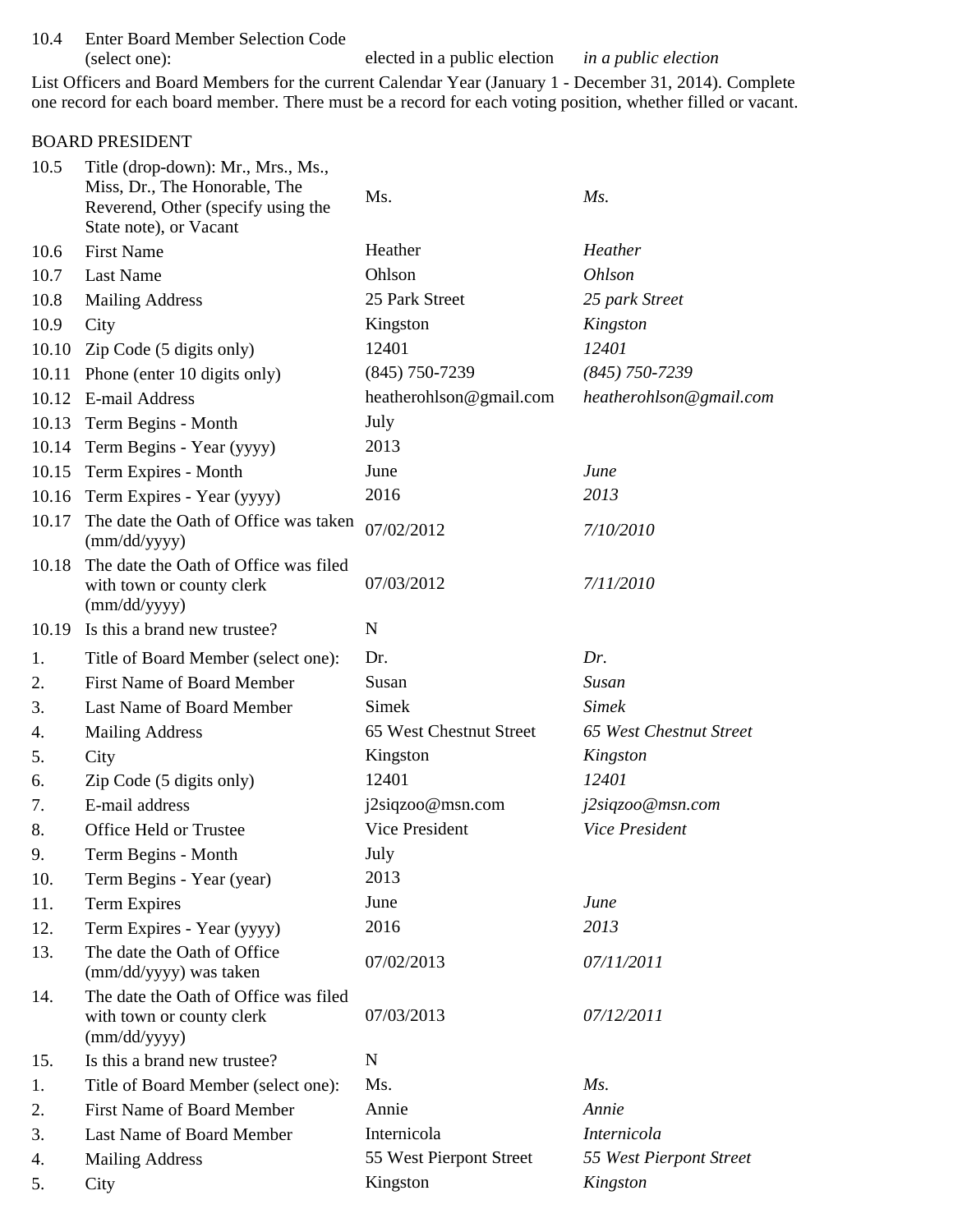| 6.  | Zip Code (5 digits only)                                                           | 12401                  | 12401                                                   |
|-----|------------------------------------------------------------------------------------|------------------------|---------------------------------------------------------|
| 7.  | E-mail address                                                                     |                        | annie.internicola@gmail.com annie.internicola@gmail.com |
| 8.  | Office Held or Trustee                                                             | Secretary              | Secretary                                               |
| 9.  | Term Begins - Month                                                                | July                   |                                                         |
| 10. | Term Begins - Year (year)                                                          | 2012                   |                                                         |
| 11. | Term Expires                                                                       | June                   | June                                                    |
| 12. | Term Expires - Year (yyyy)                                                         | 2015                   | 2015                                                    |
| 13. | The date the Oath of Office<br>(mm/dd/yyyy) was taken                              | 07/05/2012             | 07/05/2012                                              |
| 14. | The date the Oath of Office was filed<br>with town or county clerk<br>(mm/dd/yyyy) | 07/06/2012             | 07/06/2012                                              |
| 15. | Is this a brand new trustee?                                                       | $\mathbf N$            |                                                         |
| 1.  | Title of Board Member (select one):                                                | Ms.                    | Ms.                                                     |
| 2.  | <b>First Name of Board Member</b>                                                  | Ellen                  | Ellen                                                   |
| 3.  | Last Name of Board Member                                                          | DiFalco                | <b>DiFalco</b>                                          |
| 4.  | <b>Mailing Address</b>                                                             | 66 Glen Street         | 66 Glen Street                                          |
| 5.  | City                                                                               | Kingston               | Kingston                                                |
| 6.  | Zip Code (5 digits only)                                                           | 12401                  | 12401                                                   |
| 7.  | E-mail address                                                                     | edifalco@earthlink.net | edifalco@earthlink.net                                  |
| 8.  | Office Held or Trustee                                                             | Trustee                | <b>Trustee</b>                                          |
| 9.  | Term Begins - Month                                                                | July                   |                                                         |
| 10. | Term Begins - Year (year)                                                          | 2011                   |                                                         |
| 11. | Term Expires                                                                       | June                   | June                                                    |
| 12. | Term Expires - Year (yyyy)                                                         | 2014                   | 2014                                                    |
| 13. | The date the Oath of Office<br>(mm/dd/yyyy) was taken                              | 07/07/2011             | 07/07/2011                                              |
| 14. | The date the Oath of Office was filed<br>with town or county clerk<br>(mm/dd/yyyy) | 07/08/2011             | 07/08/2011                                              |
| 15. | Is this a brand new trustee?                                                       | $\mathbf N$            |                                                         |
| 1.  | Title of Board Member (select one):                                                | Dr.                    | Dr.                                                     |
| 2.  | First Name of Board Member                                                         | Edwin                  | Edwin                                                   |
| 3.  | Last Name of Board Member                                                          | Pell                   | Pell                                                    |
| 4.  | <b>Mailing Address</b>                                                             | 24 Spruce Street       | 24 Spruce Street                                        |
| 5.  | City                                                                               | Kingston               | Kingston                                                |
| 6.  | Zip Code (5 digits only)                                                           | 12401                  | 12401                                                   |
| 7.  | E-mail address                                                                     | edpellphd@yahoo.com    | edpellphd@yahoo.com                                     |
| 8.  | Office Held or Trustee                                                             | Trustee                | <b>Trustee</b>                                          |
| 9.  | Term Begins - Month                                                                | July                   |                                                         |
| 10. | Term Begins - Year (year)                                                          | 2012                   |                                                         |
| 11. | Term Expires                                                                       | June                   | June                                                    |
| 12. | Term Expires - Year (yyyy)                                                         | 2015                   | 2015                                                    |
| 13. | The date the Oath of Office<br>(mm/dd/yyyy) was taken                              | 07/05/2012             | 07/05/2012                                              |
| 14. | The date the Oath of Office was filed<br>with town or county clerk<br>(mm/dd/yyyy) | 07/06/2012             | 07/05/2012                                              |
| 15. | Is this a brand new trustee?                                                       | $\mathbf N$            |                                                         |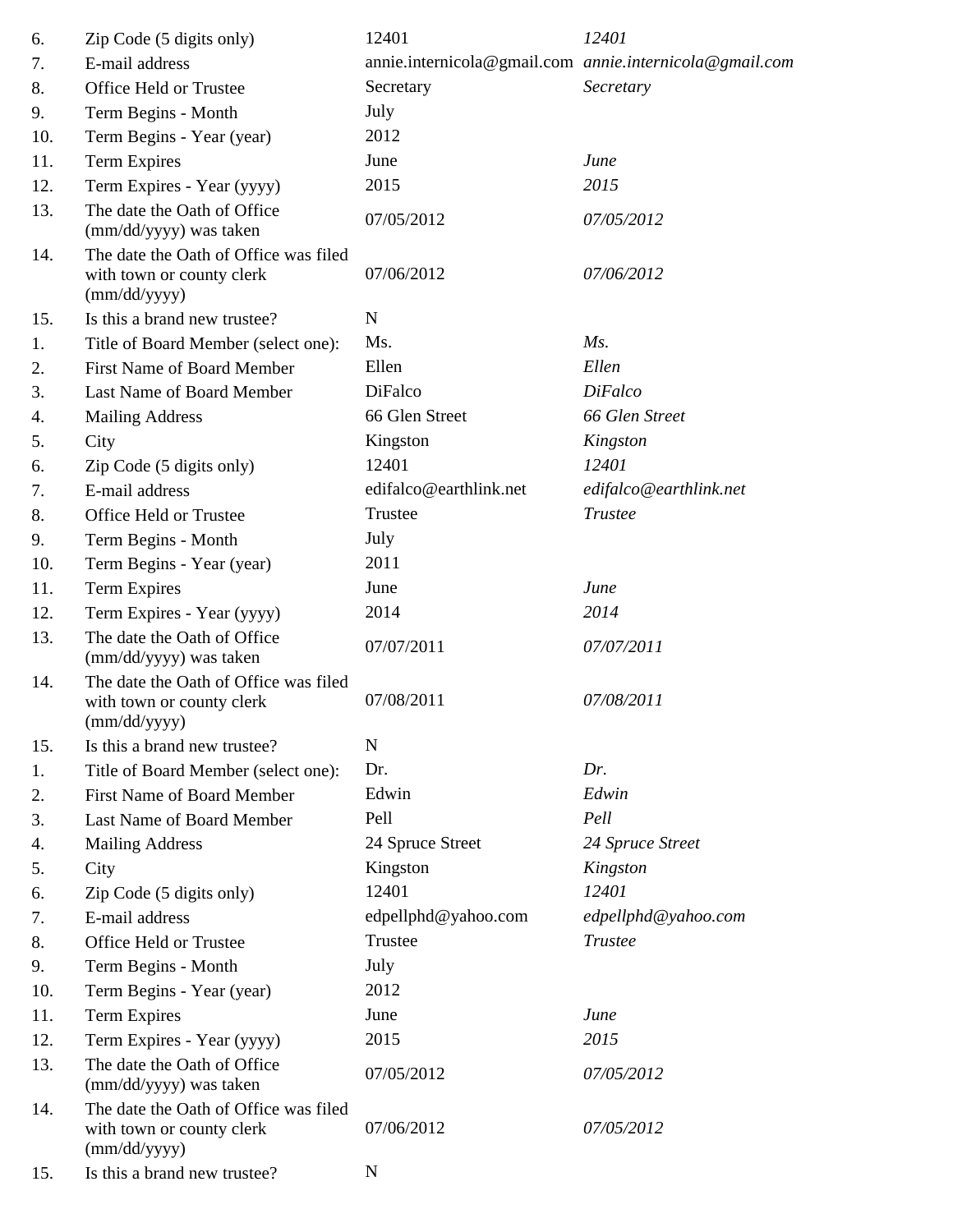| 1.  | Title of Board Member (select one):                                                | Mr.                  | Mr.                  |
|-----|------------------------------------------------------------------------------------|----------------------|----------------------|
| 2.  | <b>First Name of Board Member</b>                                                  | Clark                | Clark                |
| 3.  | Last Name of Board Member                                                          | Richters             | <b>Richters</b>      |
| 4.  | <b>Mailing Address</b>                                                             | 3 Garraghan Drive    | 3 Garraghan Drive    |
| 5.  | City                                                                               | Kingston             | Kingston             |
| 6.  | Zip Code (5 digits only)                                                           | 12401                | 12401                |
| 7.  | E-mail address                                                                     | clark12401@gmail.com | clark12401@gmail.com |
| 8.  | Office Held or Trustee                                                             | Trustee              | <b>Trustee</b>       |
| 9.  | Term Begins - Month                                                                | July                 |                      |
| 10. | Term Begins - Year (year)                                                          | 2012                 |                      |
| 11. | <b>Term Expires</b>                                                                | June                 | June                 |
| 12. | Term Expires - Year (yyyy)                                                         | 2015                 | 2015                 |
| 13. | The date the Oath of Office<br>(mm/dd/yyyy) was taken                              | 07/05/2012           | 07/05/2012           |
| 14. | The date the Oath of Office was filed<br>with town or county clerk<br>(mm/dd/yyyy) | 07/06/2012           | 07/06/2012           |
| 15. | Is this a brand new trustee?                                                       | N                    |                      |
| 1.  | Title of Board Member (select one):                                                | Mr.                  | Mr.                  |
| 2.  | <b>First Name of Board Member</b>                                                  | David                | David                |
| 3.  | Last Name of Board Member                                                          | Rolfe                | Rolfe                |
| 4.  | <b>Mailing Address</b>                                                             | 58 Fairmont Avenue   | 58 Fairmont Avenue   |
| 5.  | City                                                                               | Kingston             | Kingston             |
| 6.  | Zip Code (5 digits only)                                                           | 12401                | 12401                |
| 7.  | E-mail address                                                                     | david_rolfe@mac.com  | david_rolfe@mac.com  |
| 8.  | Office Held or Trustee                                                             | Trustee              | <b>Trustee</b>       |
| 9.  | Term Begins - Month                                                                | July                 |                      |
| 10. | Term Begins - Year (year)                                                          | 2013                 |                      |
| 11. | <b>Term Expires</b>                                                                | June                 | June                 |
| 12. | Term Expires - Year (yyyy)                                                         | 2014                 | 2013                 |
| 13. | The date the Oath of Office<br>(mm/dd/yyyy) was taken                              | 07/02/2013           | 07/08/2010           |
| 14. | The date the Oath of Office was filed<br>with town or county clerk<br>(mm/dd/yyyy) | 07/03/2013           | 07/09/2010           |
| 15. | Is this a brand new trustee?                                                       | N                    |                      |
| 1.  | Title of Board Member (select one):                                                | Ms.                  | $Ms$ .               |
| 2.  | <b>First Name of Board Member</b>                                                  | Ursula               | <b>Ursula</b>        |
| 3.  | Last Name of Board Member                                                          | Inghem               | Inghem               |
| 4.  | <b>Mailing Address</b>                                                             | 76 Miller Lane       | 76 Miller Lane       |
| 5.  | City                                                                               | Kingston             | Kingston             |
| 6.  | Zip Code (5 digits only)                                                           | 12401                | 12401                |
| 7.  | E-mail address                                                                     | uinghem@lshv.org     | uinghem@lshv.org     |
| 8.  | Office Held or Trustee                                                             | Treasurer            | <b>Trustee</b>       |
| 9.  | Term Begins - Month                                                                | July                 |                      |
| 10. | Term Begins - Year (year)                                                          | 2013                 |                      |
| 11. | <b>Term Expires</b>                                                                | June                 | June                 |
| 12. | Term Expires - Year (yyyy)                                                         | 2016                 | 2013                 |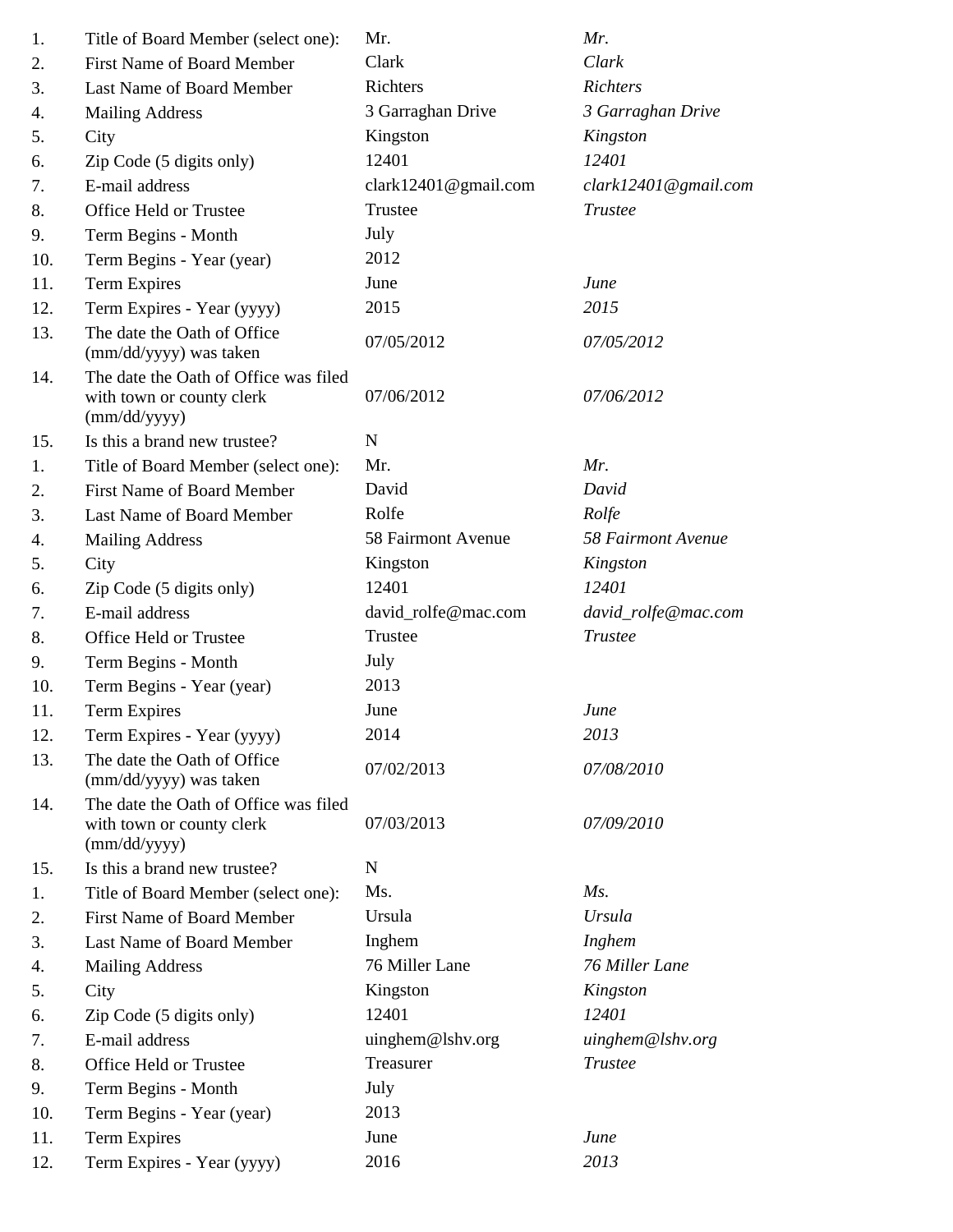| 13. | The date the Oath of Office<br>(mm/dd/yyyy) was taken                              | 07/02/2013        | 03/21/2013        |
|-----|------------------------------------------------------------------------------------|-------------------|-------------------|
| 14. | The date the Oath of Office was filed<br>with town or county clerk<br>(mm/dd/yyyy) | 07/03/2013        | 03/22/2013        |
| 15. | Is this a brand new trustee?                                                       | N                 |                   |
| 1.  | Title of Board Member (select one):                                                | Ms.               | $M_s$ .           |
| 2.  | <b>First Name of Board Member</b>                                                  | Kendra            | Kendra            |
| 3.  | Last Name of Board Member                                                          | Soule             | Soule             |
| 4.  | <b>Mailing Address</b>                                                             | 31 Sharon Lane    | 31 Sharon Lane    |
| 5.  | City                                                                               | Kingston          | Kingston          |
| 6.  | Zip Code (5 digits only)                                                           | 12401             | 12401             |
| 7.  | E-mail address                                                                     | ksoule@hvc.rr.com | ksoule@hvc.rr.com |
| 8.  | Office Held or Trustee                                                             | Trustee           | <b>Trustee</b>    |
| 9.  | Term Begins - Month                                                                | July              |                   |
| 10. | Term Begins - Year (year)                                                          | 2013              |                   |
| 11. | Term Expires                                                                       | June              | June              |
| 12. | Term Expires - Year (yyyy)                                                         | 2014              | 2013              |
| 13. | The date the Oath of Office<br>(mm/dd/yyyy) was taken                              | 07/18/2013        | 03/21/2013        |
| 14. | The date the Oath of Office was filed<br>with town or county clerk<br>(mm/dd/yyyy) | 07/19/2013        | 03/22/2013        |
| 15. | Is this a brand new trustee?                                                       | N                 |                   |

## **11. OPERATING FUNDS RECEIPTS**

Report financial data based on the fiscal reporting year reported in Part 1. *ROUND TO THE NEAREST DOLLAR.*

#### **LOCAL PUBLIC FUNDS**

Specify by name the municipalities or districts which are the source of funds.

| 11.1 | Does the library receive any local<br>public funds? If yes, complete one<br>record for each funding source; if no,<br>go to question 11.3 (see instructions). | Y                                   | Y                                       |
|------|---------------------------------------------------------------------------------------------------------------------------------------------------------------|-------------------------------------|-----------------------------------------|
| 1.   | Source of Funds                                                                                                                                               | City                                | City                                    |
| 2.   | Name of funding County,<br>Municipality or District                                                                                                           | Kingston Central School<br>District | <b>Kingston Central School District</b> |
| 3.   | Amount                                                                                                                                                        | \$23,000                            | \$23,000                                |
| 4.   | Subject to public vote held in<br>reporting year or in a previous<br>reporting year(s).                                                                       | Y                                   | Y                                       |
| 5.   | Written Contractual Agreement                                                                                                                                 | N                                   | $\boldsymbol{N}$                        |
| 1.   | Source of Funds                                                                                                                                               | City                                | Other (specify using the State<br>note) |
| 2.   | Name of funding County,<br>Municipality or District                                                                                                           | City of Kingston                    | <b>Kingston Library District</b>        |
| 3.   | Amount                                                                                                                                                        | \$734,476                           | \$723,367                               |
| 4.   | Subject to public vote held in<br>reporting year or in a previous<br>reporting year(s).                                                                       | Y                                   | Y                                       |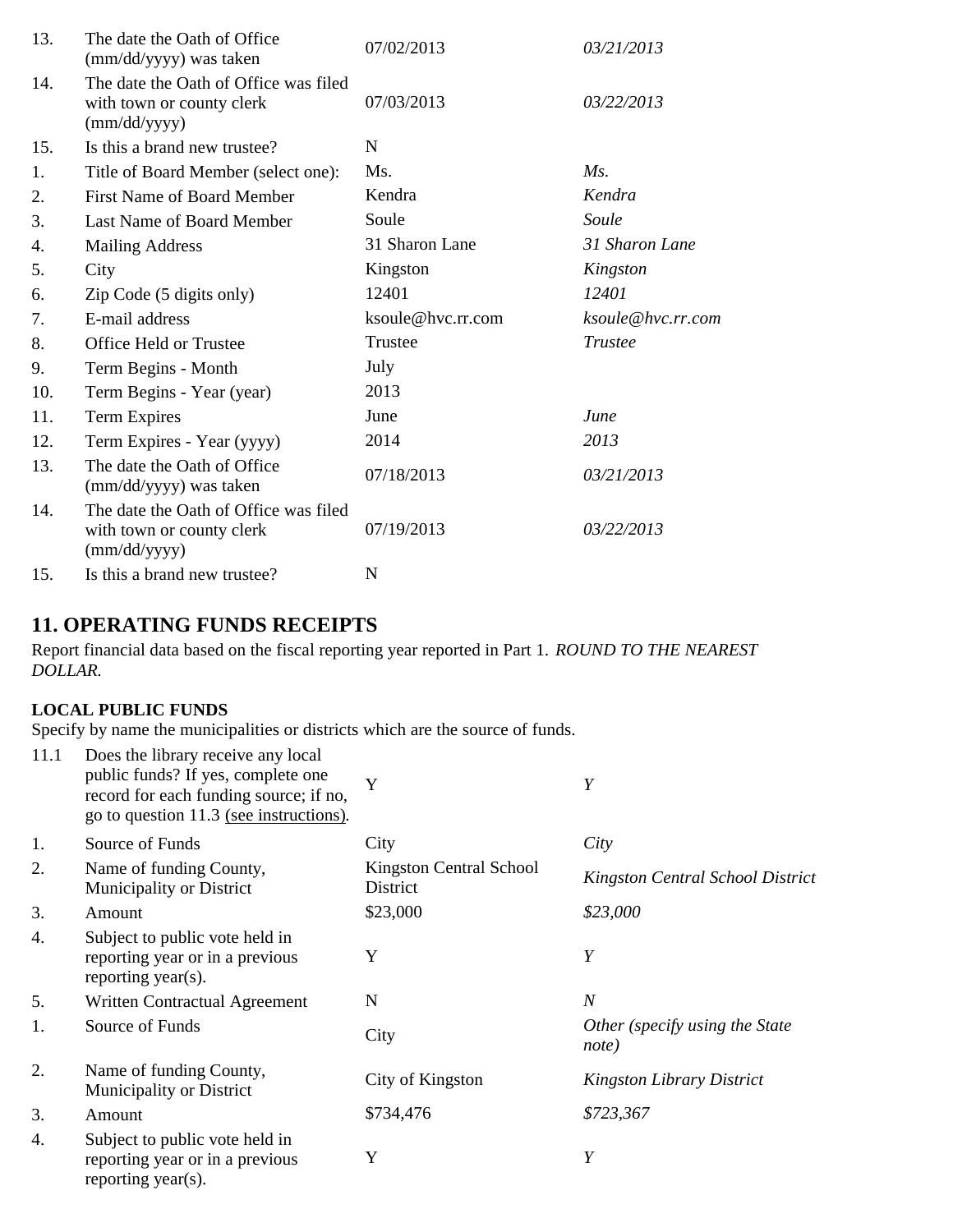| 5.    | Written Contractual Agreement                                                                                                                                                    | N         | N/A       |
|-------|----------------------------------------------------------------------------------------------------------------------------------------------------------------------------------|-----------|-----------|
| 11.2  | <b>TOTAL LOCAL PUBLIC FUNDS</b>                                                                                                                                                  | \$757,476 | \$746,367 |
|       | <b>SYSTEM CASH GRANTS TO MEMBER LIBRARY</b>                                                                                                                                      |           |           |
| 11.3  | Local Library Services Aid (LLSA)                                                                                                                                                | \$5,592   | \$5,922   |
| 11.4  | Central Library Aid (CLDA and/or<br>CBA                                                                                                                                          | \$0       | \$0       |
| 11.5  | Additional State Aid received from the<br>System                                                                                                                                 | \$0       | \$0       |
| 11.6  | Federal Aid received from the System                                                                                                                                             | \$0       | \$0       |
| 11.7  | <b>Other Cash Grants</b>                                                                                                                                                         | \$0       | \$227     |
| 11.8  | <b>TOTAL SYSTEM CASH GRANTS</b><br>(Add Questions 11.3, 11.4, 11.5, 11.6)<br>and 11.7)                                                                                           | \$5,592   | \$6,149   |
|       | <b>OTHER STATE AID</b>                                                                                                                                                           |           |           |
| 11.9  | State Aid other than LLSA, Central                                                                                                                                               |           |           |
|       | Library Aid (CLDA and/or CBA), or<br>other State Aid reported as system<br>cash grants                                                                                           | \$0       | \$0       |
|       | FEDERAL AID FOR LIBRARY OPERATION                                                                                                                                                |           |           |
| 11.10 | <b>LSTA</b>                                                                                                                                                                      | \$0       | \$0       |
| 11.11 | Other Federal Aid                                                                                                                                                                | \$0       | \$0       |
|       | 11.12 <b>TOTAL FEDERAL AID</b> (Add<br>Questions 11.10 and 11.11)                                                                                                                | \$0       | \$0       |
| 11.13 | <b>CONTRACTS WITH PUBLIC</b><br><b>LIBRARIES AND/OR PUBLIC</b><br><b>LIBRARY SYSTEMS IN NEW</b><br><b>YORK STATE</b>                                                             | \$0       | \$0       |
|       | <b>OTHER RECEIPTS</b>                                                                                                                                                            |           |           |
| 11.14 | <b>Gifts and Endowments</b>                                                                                                                                                      | \$18,516  | \$17,321  |
| 11.15 | <b>Fund Raising</b>                                                                                                                                                              | \$546     | \$0       |
| 11.16 | Income from Investments                                                                                                                                                          | \$1,973   | \$1,637   |
| 11.17 | <b>Library Charges</b>                                                                                                                                                           | \$21,655  | \$21,637  |
| 11.18 | Other                                                                                                                                                                            | \$0       | \$0       |
| 11.19 | <b>TOTAL OTHER RECEIPTS (Add</b><br>Questions 11.14, 11.15, 11.16, 11.17<br>and 11.18)                                                                                           | \$42,690  | \$40,595  |
| 11.20 | <b>TOTAL OPERATING FUND</b><br><b>RECEIPTS</b> (Add Questions 11.2,<br>11.8, 11.9, 11.12, 11.13 and 11.19)                                                                       | \$805,758 | \$793,111 |
| 11.21 | <b>BUDGET LOANS</b>                                                                                                                                                              | \$0       | \$0       |
|       | <b>TRANSFERS</b>                                                                                                                                                                 |           |           |
|       | 11.22 From Capital Fund (Same as Question<br>14.8)                                                                                                                               | \$0       | \$0       |
| 11.23 | From Other Funds                                                                                                                                                                 | \$0       | \$0       |
|       | 11.24 TOTAL TRANSFERS (Add<br>Questions 11.22 and 11.23)                                                                                                                         | \$0       | \$0       |
| 11.25 | <b>BALANCE IN OPERATING FUND -</b><br>Beginning Balance for Fiscal Year<br>Ending 2013 (Same as Question 12.39 \$742,530)<br>of previous year if fiscal year has not<br>changed) |           | \$650,317 |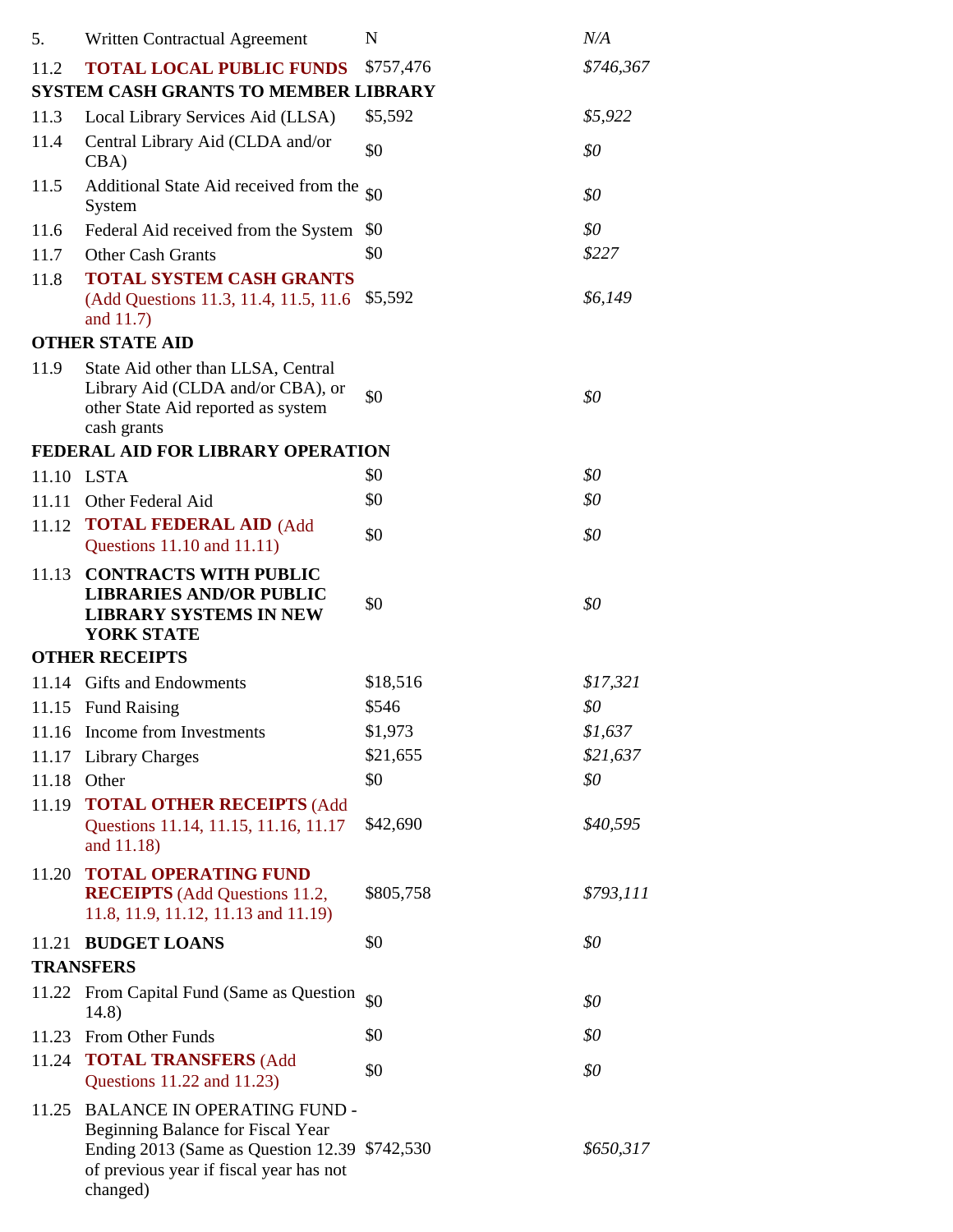| 11.26 GRAND TOTAL RECEIPTS,         |             |
|-------------------------------------|-------------|
| <b>BUDGET LOANS, TRANSFERS</b>      |             |
| <b>AND BALANCE</b> (Add Questions   | \$1,548,288 |
| 11.20, 11.21, 11.24 and 11.25; Same |             |
| as Question $12.40$ )               |             |

#### **12. OPERATING FUND DISBURSEMENTS STAFF EXPENDITURES**

# **Salaries & Wages Paid from Library Funds** 12.1 Certified Librarians \$87,743 *\$96,187* 12.2 Other Staff \$281,112 *\$272,073* 12.3 **Total Salaries & Wages Expenditures**(Add Questions 12.1 \$368,855 \$368,260 and 12.2) 12.4 \$82,583 **Employee Benefits Expenditures** *\$79,815* 12.5 **Total Staff Expenditures** (Add \$451,438 \$448,075 Questions 12.3 and 12.4) **COLLECTION EXPENDITURES** 12.6 Print Materials Expenditures \$61,126 *\$59,976* 12.7 Electronic Materials Expenditures  $\$0$   $\$9,813$ 12.8 Other Materials Expenditures \$26,578 *\$13,689* 12.9 **Total Collection Expenditures** (Add \$87,704 \$83,478 Questions 12.6, 12.7 and 12.8) **CAPITAL EXPENDITURES FROM OPERATING FUNDS** 12.10 From Local Public Funds (71PF) \$0 *\$12,232* 12.11 From Other Funds (71OF) \$0 *\$0* 12.12 **Total Capital Expenditures** (Add  $$0$   $$12,232$  Questions 12.10 and 12.11) **OPERATION AND MAINTENANCE OF BUILDINGS Repairs to Building & Building Equipment** 12.13 From Local Public Funds (72PF) \$6,473 *\$25,604* 12.14 From Other Funds (72OF) \$0 *\$0* 12.15 **Total Repairs** (Add Questions 12.13 \$6,473 *\$25,604* and 12.14) 12.16 Other Disbursements for Operation & \$52,619 *\$48,738* Maintenance of Buildings 12.17 **Total Operation & Maintenance of Buildings** (Add Questions 12.15 and \$59,092 *\$74,342* 12.16) **MISCELLANEOUS EXPENSES** 12.18 Office and Library Supplies \$7,765 *\$10,534* 12.19 Telecommunications \$5,006 *\$4,864* 12.20 Binding Expenses \$0 **\$0 \$0** 12.21 Postage and Freight \$1,653 *\$1,429* 12.22 Professional & Consultant Fees  $$26,533$   $$0$ 12.23 Other Miscellaneous \$58,633 *\$51,790*

12.24 **Total Miscellaneous Expenses** (Add \$99,590 Questions 12.18, 12.19, 12.20, 12.21, *\$68,617* 12.22 and 12.23)

**AND BALANCE** (Add Questions \$1,548,288 *\$1,443,428*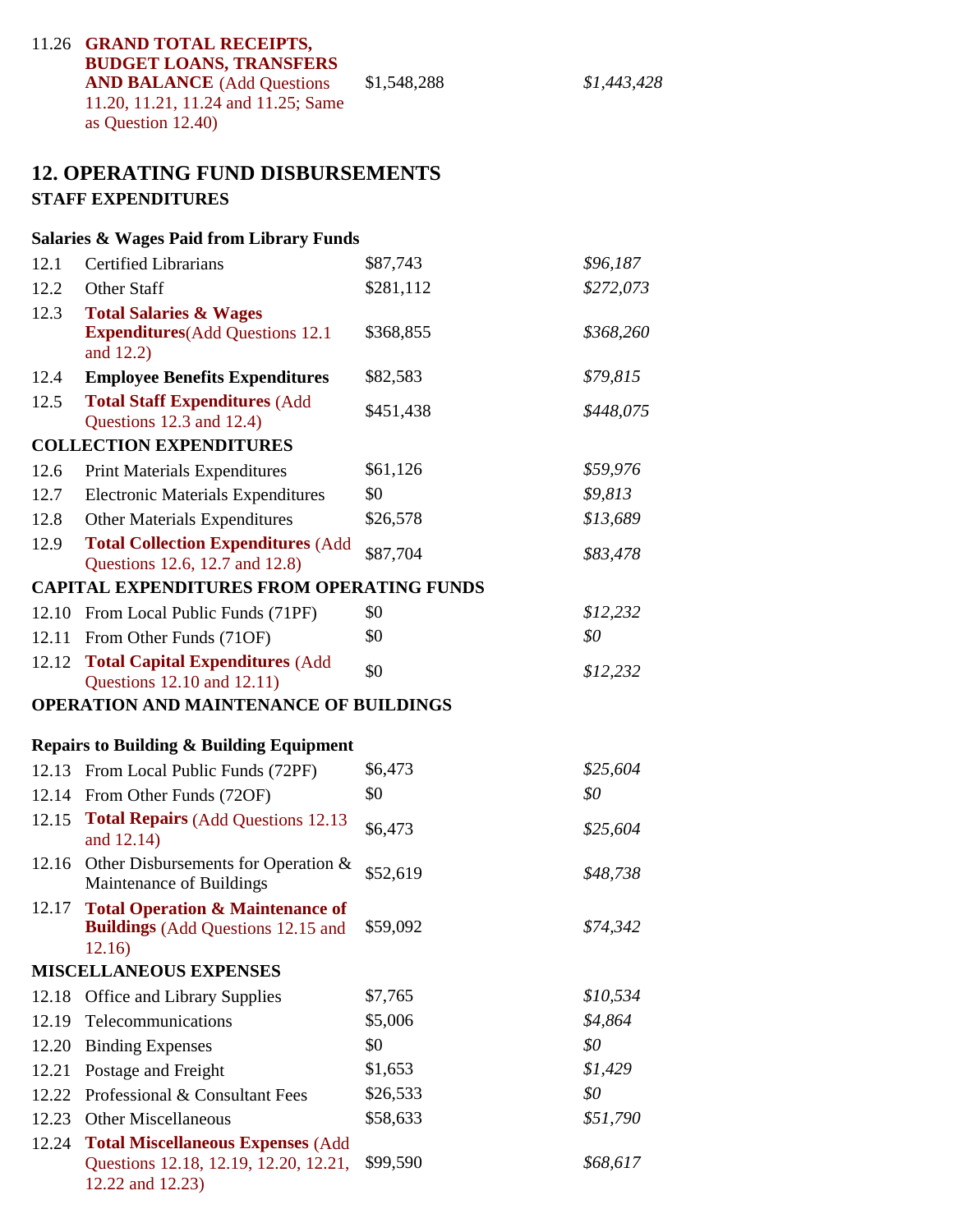|                | 12.25 CONTRACTS WITH PUBLIC<br><b>LIBRARIES AND/OR PUBLIC</b>                                                                                                                                                                                                                     | \$15,332          | \$14,154              |
|----------------|-----------------------------------------------------------------------------------------------------------------------------------------------------------------------------------------------------------------------------------------------------------------------------------|-------------------|-----------------------|
|                | <b>LIBRARY SYSTEMS IN NEW</b><br><b>YORK STATE</b>                                                                                                                                                                                                                                |                   |                       |
|                | <b>DEBT SERVICE</b>                                                                                                                                                                                                                                                               |                   |                       |
|                |                                                                                                                                                                                                                                                                                   |                   |                       |
|                | <b>Capital Purposes Loans (Principal and Interest)</b>                                                                                                                                                                                                                            | \$0               | \$0                   |
|                | 12.26 From Local Public Funds (73PF)                                                                                                                                                                                                                                              | \$0               | \$0                   |
| 12.27<br>12.28 | From Other Funds (73OF)<br><b>Total</b> (Add Questions 12.26 and                                                                                                                                                                                                                  |                   |                       |
|                | 12.27)                                                                                                                                                                                                                                                                            | \$0               | \$0                   |
|                | 12.29 Budget Loans (Principal and Interest)                                                                                                                                                                                                                                       | \$0               | \$0                   |
| 12.30          | <b>Short-Term Loans</b>                                                                                                                                                                                                                                                           | \$0               | \$0                   |
| 12.31          | <b>Total Debt Service (Add Questions</b><br>12.28, 12.29 and 12.30)                                                                                                                                                                                                               | \$0               | \$0                   |
| 12.32          | <b>TOTAL OPERATING FUND</b><br><b>DISBURSEMENTS</b> (Add Questions<br>12.5, 12.9, 12.12, 12.17, 12.24, 12.25<br>and 12.31)                                                                                                                                                        | \$713,156         | \$700,898             |
|                | <b>TRANSFERS</b>                                                                                                                                                                                                                                                                  |                   |                       |
|                | <b>Transfers to Capital Fund</b>                                                                                                                                                                                                                                                  |                   |                       |
|                | 12.33 From Local Public Funds (76PF)                                                                                                                                                                                                                                              | \$0               | \$0                   |
|                | 12.34 From Other Funds (76OF)                                                                                                                                                                                                                                                     | \$0               | \$0                   |
|                | 12.35 Total Transfers to Capital Fund<br>(Add Questions 12.33 and 12.34; same $$0$<br>as Question 13.8)                                                                                                                                                                           |                   | \$0                   |
| 12.36          | <b>Transfer to Other Funds</b>                                                                                                                                                                                                                                                    | \$0               | \$0                   |
|                | 12.37 TOTAL TRANSFERS (Add<br>Questions 12.35 and 12.36)                                                                                                                                                                                                                          | \$0               | \$0                   |
| 12.38          | <b>TOTAL DISBURSEMENTS AND</b><br>TRANSFERS (Add Questions 12.32 \$713,156<br>and 12.37)                                                                                                                                                                                          |                   | \$700,898             |
| 12.39          | <b>BALANCE IN OPERATING FUND -</b><br>Ending Balance for the Fiscal Year<br>Ending 2013                                                                                                                                                                                           | \$835,132         | \$742,530             |
|                | 12.40 GRAND TOTAL<br><b>DISBURSEMENTS, TRANSFERS</b><br>& BALANCE (Add Questions 12.38)<br>and 12.39; same as Question $11.26$ )                                                                                                                                                  | \$1,548,288       | \$1,443,428           |
|                | <b>ASSURANCE</b>                                                                                                                                                                                                                                                                  |                   |                       |
| 12.41          | The Library operated under its plan of<br>service in accordance with the<br>provisions of Education Law and the<br>Regulations of the Commissioner, and 02/20/14<br>assures that the "Annual Report" was<br>reviewed and accepted by the Library<br>Board on (date - mm/dd/yyyy). |                   | 3/21/13               |
|                | <b>FISCAL AUDIT</b>                                                                                                                                                                                                                                                               |                   |                       |
|                | 12.42 Last audit performed (mm/dd/yyyy)                                                                                                                                                                                                                                           | 11/04/2013        | 11/07/2012            |
| 12.43          | Time period covered by this audit<br>$(mm/dd/yyyy) - (mm/dd/yyyy)$                                                                                                                                                                                                                | 01/01/12-12/31/12 | 01/01/2011-12/31/2011 |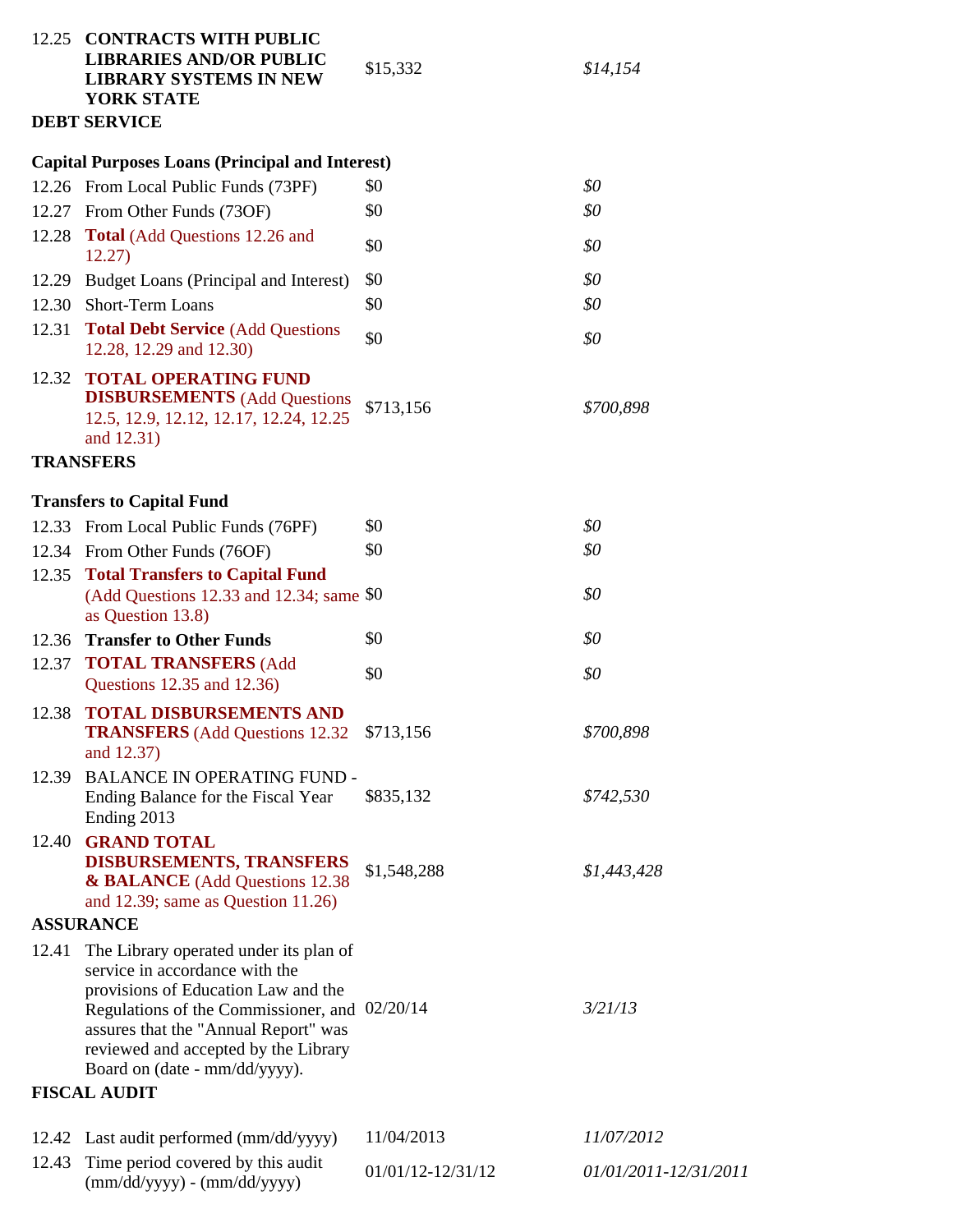|       | 12.44 Indicate type of audit (select one):<br><b>CAPITAL FUND</b>                                                                                                              | <b>Private Accounting Firm</b> | <b>Private Accounting Firm</b> |
|-------|--------------------------------------------------------------------------------------------------------------------------------------------------------------------------------|--------------------------------|--------------------------------|
|       | 12.45 Does the library have a Capital Fund?<br>Enter Y for Yes, N for No. If No, stop<br>here. If Yes, complete the Capital<br>Fund Report.                                    | Y                              | Y                              |
|       | <b>13. CAPITAL FUND RECEIPTS</b>                                                                                                                                               |                                |                                |
|       | Report financial data based on the fiscal year reported in Part 1. <i>ROUND TO THE NEAREST DOLLAR</i> .                                                                        |                                |                                |
|       | <b>REVENUES FROM LOCAL SOURCES</b>                                                                                                                                             |                                |                                |
| 13.1  | <b>Revenues from Local Government</b><br>Sources                                                                                                                               | \$0                            | \$30,000                       |
| 13.2  | All Other Revenues from Local<br>Sources                                                                                                                                       | \$3                            | \$137                          |
| 13.3  | <b>Total Revenues from Local Sources</b><br>(Add Questions 13.1 and 13.2)                                                                                                      | \$3                            | \$30,137                       |
|       | <b>STATE AID FOR CAPITAL PROJECTS</b>                                                                                                                                          |                                |                                |
| 13.4  | <b>State Aid Received for Construction</b>                                                                                                                                     | \$0                            | \$3,048                        |
| 13.5  | Other State Aid                                                                                                                                                                | \$0                            | \$0                            |
| 13.6  | <b>Total State Aid (Add Questions 13.4)</b><br>and 13.5)                                                                                                                       | \$0                            | \$3,048                        |
|       | FEDERAL AID FOR CAPITAL PROJECTS                                                                                                                                               |                                |                                |
| 13.7  | <b>TOTAL FEDERAL AID</b>                                                                                                                                                       | \$0                            | \$0                            |
|       | <b>INTERFUND REVENUE</b>                                                                                                                                                       |                                |                                |
| 13.8  | <b>Transfer from Operating Fund (Same</b><br>as Question 12.35)                                                                                                                | \$0                            | \$0                            |
| 13.9  | <b>TOTAL REVENUES (Add</b><br>Questions 13.3, 13.6, 13.7 and 13.8)                                                                                                             | \$3                            | \$33,185                       |
|       | 13.10 NON-REVENUE RECEIPTS                                                                                                                                                     | \$0                            | \$0                            |
|       | 13.11 TOTAL CASH RECEIPTS (Add<br>Questions 13.9 and 13.10)                                                                                                                    | \$3                            | \$33,185                       |
| 13.12 | <b>BALANCE IN CAPITAL FUND -</b><br>Beginning Balance for Fiscal Year<br>Ending 2013 (Same as Question 14.11 \$13,481)<br>of previous year, if fiscal year has not<br>changed) |                                | \$115,655                      |
| 13.13 | <b>TOTAL CASH RECEIPTS AND</b><br><b>BALANCE</b> (Add Questions 13.11 and \$13,484<br>13.12; same as Question 14.12)                                                           |                                | \$148,840                      |
|       | <b>14. CAPITAL FUND DISBURSEMENTS</b><br><b>PROJECT EXPENDITURES</b>                                                                                                           |                                |                                |
| 14.1  |                                                                                                                                                                                | \$0                            | \$135,359                      |
|       | Construction                                                                                                                                                                   | \$0                            | \$0                            |
| 14.2  | <b>Incidental Construction</b><br><b>Other Disbursements</b>                                                                                                                   |                                |                                |
|       |                                                                                                                                                                                |                                |                                |
| 14.3  | <b>Purchase of Buildings</b>                                                                                                                                                   | \$0                            | \$0                            |
| 14.4  | Interest                                                                                                                                                                       | \$0                            | \$0                            |
| 14.5  | <b>Collection Expenditures</b>                                                                                                                                                 | \$0                            | \$0                            |
| 14.6  | <b>Total Other Disbursements (Add</b><br>Questions 14.3, 14.4 and 14.5)                                                                                                        | \$0                            | \$0                            |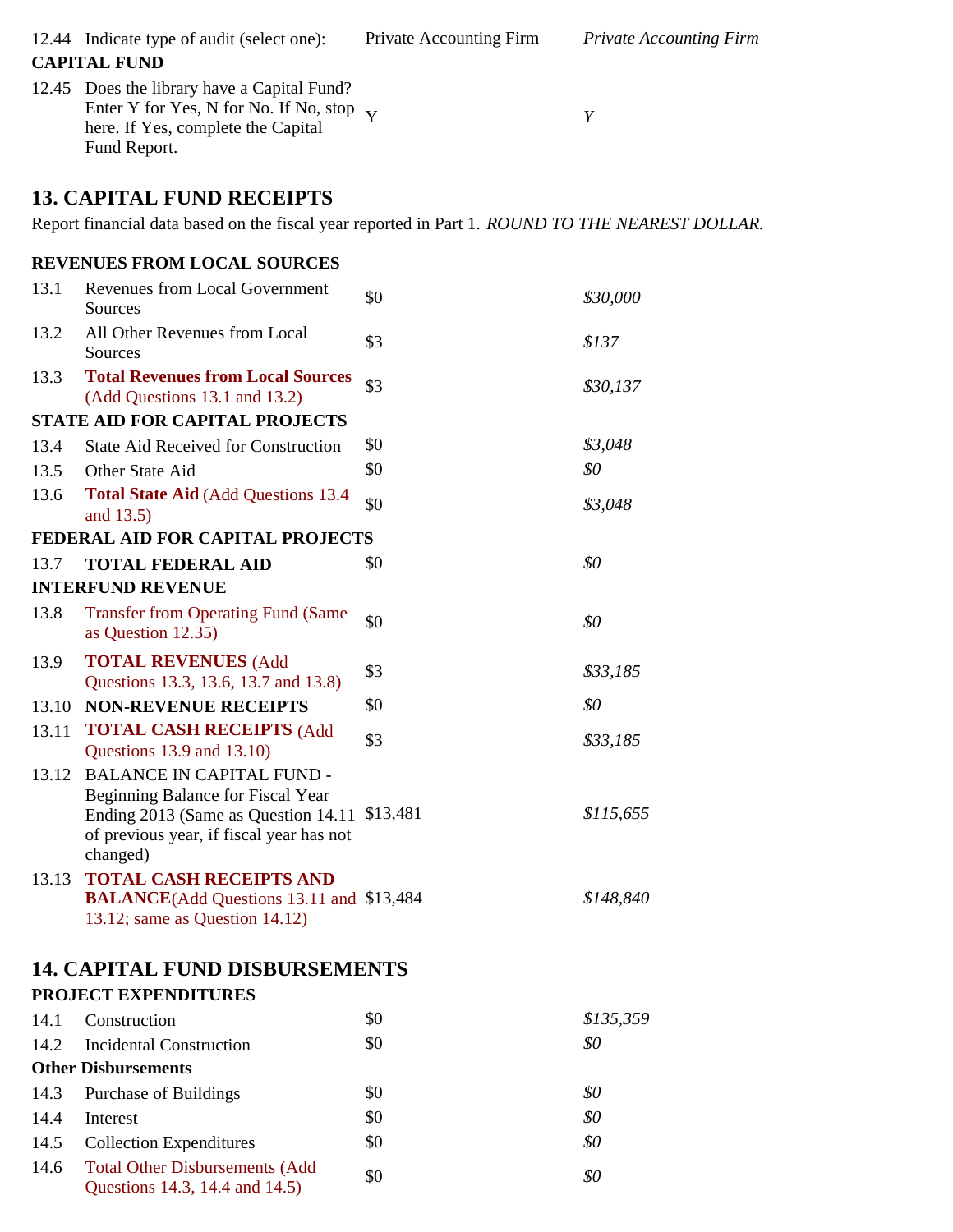| 14.7 | <b>TOTAL PROJECT</b><br><b>EXPENDITURES</b> (Add Questions<br>14.1, 14.2 and 14.6)                                 | \$0      | \$135,359 |
|------|--------------------------------------------------------------------------------------------------------------------|----------|-----------|
| 14.8 | <b>TRANSFER TO OPERATING</b><br><b>FUND</b> (Same as Question 11.22)                                               | \$0      | \$0       |
| 14.9 | <b>NON-PROJECT EXPENDITURES</b>                                                                                    | -80      | \$0       |
|      | 14.10 TOTAL CASH DISBURSEMENTS<br><b>AND TRANSFERS</b> (Add Questions<br>14.7, 14.8 and 14.9)                      | \$0      | \$135,359 |
|      | 14.11 BALANCE IN CAPITAL FUND -<br>Ending Balance for the Fiscal Year<br>Ending 2013                               | \$13,484 | \$13,481  |
|      | 14.12 TOTAL CASH DISBURSEMENTS<br><b>AND BALANCE</b> (Add Questions<br>14.10 and 14.11; same as Question<br>13.13) | \$13,484 | \$148,840 |

## **15. FEDERAL TOTALS**

All questions in Part 15 are calculated, locked fields. *Note:* See instructions for definitions and calculations of each of these Federal Totals. 15.1 2.00 Total ALA-MLS *2.00*

| 15.2  | <b>Total Librarians</b>                                                | 7.00      | 7.00      |
|-------|------------------------------------------------------------------------|-----------|-----------|
| 15.3  | All Other Paid Staff                                                   | 7.00      | 7.00      |
| 15.4  | <b>Total Paid Employees</b>                                            | 14.00     | 14.00     |
| 15.5  | <b>State Government Revenue</b>                                        | \$5,592   | \$5,922   |
| 15.6  | <b>Federal Government Revenue</b>                                      | \$0       | \$0       |
| 15.7  | <b>Other Operating Revenue</b>                                         | \$42,690  | \$40,822  |
| 15.8  | <b>Total Operating Revenue</b>                                         | \$805,758 | \$793,111 |
| 15.9  | <b>Other Operating Expenditures</b>                                    | \$174,014 | \$157,113 |
| 15.10 | <b>Total Operating Expenditures</b>                                    | \$713,156 | \$688,666 |
| 15.11 | <b>Total Capital Expenditures</b>                                      | \$0       | \$147,591 |
|       | 15.12 Print Materials                                                  | 57,142    | 59,267    |
|       | 15.13 Total Registered Borrowers                                       | 9,600     | 8,730     |
|       | 15.14 Other Capital Revenue and Receipts                               | \$0       | \$0       |
|       | 15.15 Total Number of Internet Terminals<br>Used by the General Public | 26        | 26        |

# **16. FOR NEW YORK STATE LIBRARY USE ONLY**

| 16.1 | LIB ID                              | 3200623420 | 3200623420 |
|------|-------------------------------------|------------|------------|
|      | 16.2 Interlibrary Relationship Code | ME.        | МE         |
| 16.3 | Legal Basis Code                    | LD         | LD         |
|      | 16.4 Administrative Structure Code  | <b>SO</b>  | SO.        |
|      | 16.5 FSCS Public Library Definition | Y          |            |
| 16.6 | Geographic Code                     | <b>OTH</b> | <i>OTH</i> |
| 16.7 | <i>FSCS ID</i>                      | NY0258     | NY0258     |
|      |                                     |            |            |

# **SUGGESTED IMPROVEMENTS**

| Library Name:   | <b>KINGSTON LIBRARY</b>                             | Kingston Library |
|-----------------|-----------------------------------------------------|------------------|
| Library System: | Mid-Hudson Library System Mid-Hudson Library System |                  |